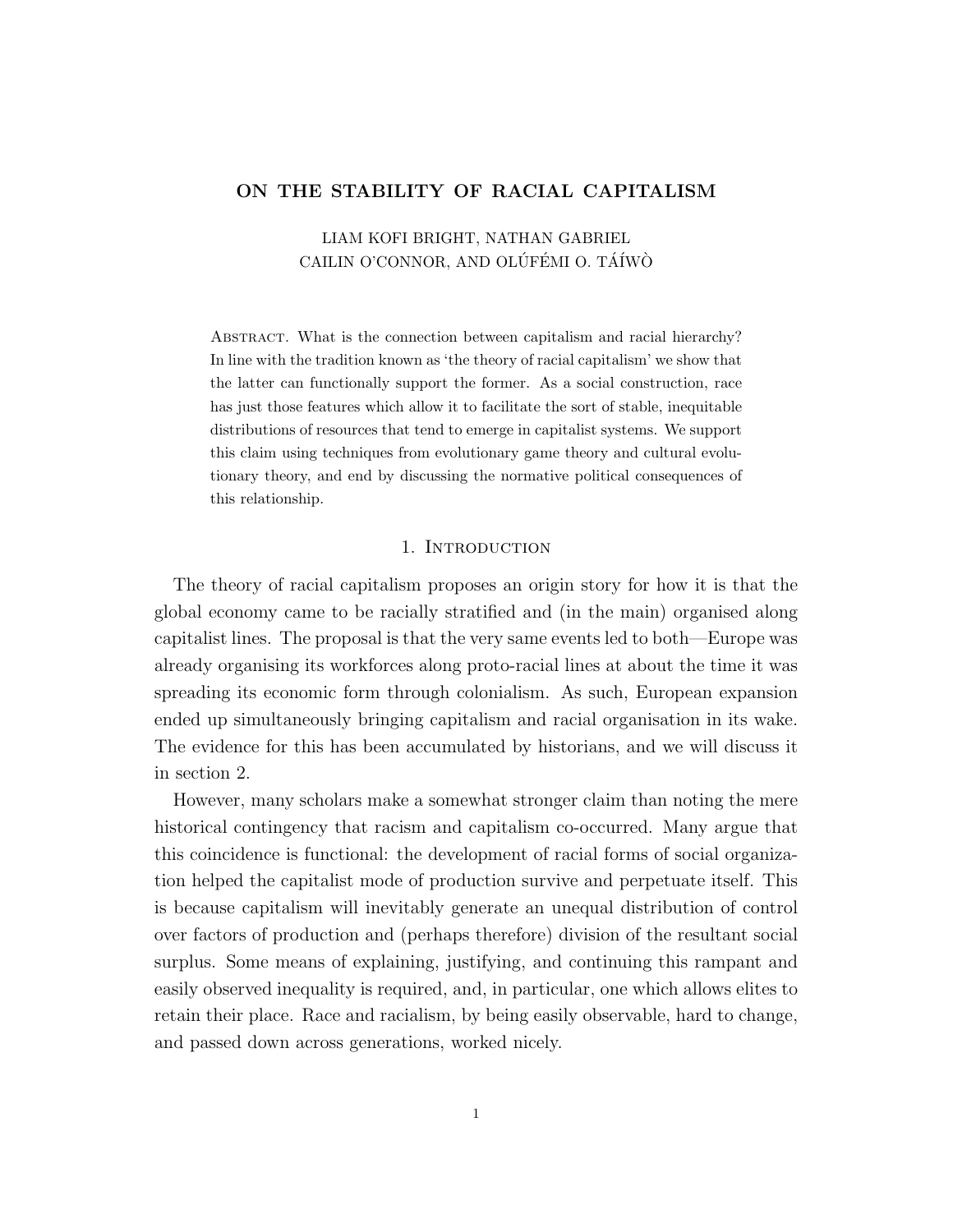But why do these features of race work to stabilise capitalist systems? Using modelling techniques from evolutionary game theory, and drawing on some previous results, we show how oppressive schemes employing race are especially wellsuited for underpinning stable and highly unequal systems of dividing labour and reward. We show how these models provide an explanation for the co-occurrence of race and capitalism that vindicates arguments from racial capitalist theory.

The rest of the paper will proceed as follows. Section 2 discusses theories of racial capitalism, especially those arguing that race plays a functional role in capitalist systems. Section 3 discusses the sort of explanation we take this paper to provide, i.e., how we use these models to address the topic at hand. In section 4 we describe the modeling paradigm we draw on here— evolutionary game theoretic models of the cultural evolution of inequitable systems of behavior. We discuss why this is a useful framework for analyzing theories of racial capitalism. Then in section 5 we describe in detail several different models intended to illuminate the functional role that various aspects of race play in capitalist systems. We start with the fact that race is hard to change or imitate. I.e., it is fairly inflexible. We then discuss the fact that race is often fairly easy to identify compared to alternative tags or markers. And last we discuss the heritability of race. In each case we show how these features underpin systems of inequality. We argue that if powerful groups were to select some categorical system to ground inequality, they benefit themselves by focusing on race. And we show that in models powerful groups do indeed tend to culturally evolve to focus on race for this reason. Section 6 concludes.

# 2. Racial Capitalism

The theory of racial capitalism has multiple intellectual origins. The term "racial capitalism", and analyses stressing the inter-dependence of systems of race and class, were developed by radical intellectuals in eastern and southern Africa, including African Marxists like Harold Wolpe and Neville Alexander (Al-Bulushi 2020). The term and associated analysis was later popularised in the US by Cedric Robinson (Robinson 2020; Kelley 2017). Robinson united the term, and some of the insights of the theory, with a related tradition of thought known as "world-systems theory" pioneered by African thinkers like Samir Amin as well as Robinson's Trinidadian-American predecessor Oliver C. Cox (Wallerstein 2000; Al-Bulushi 2020).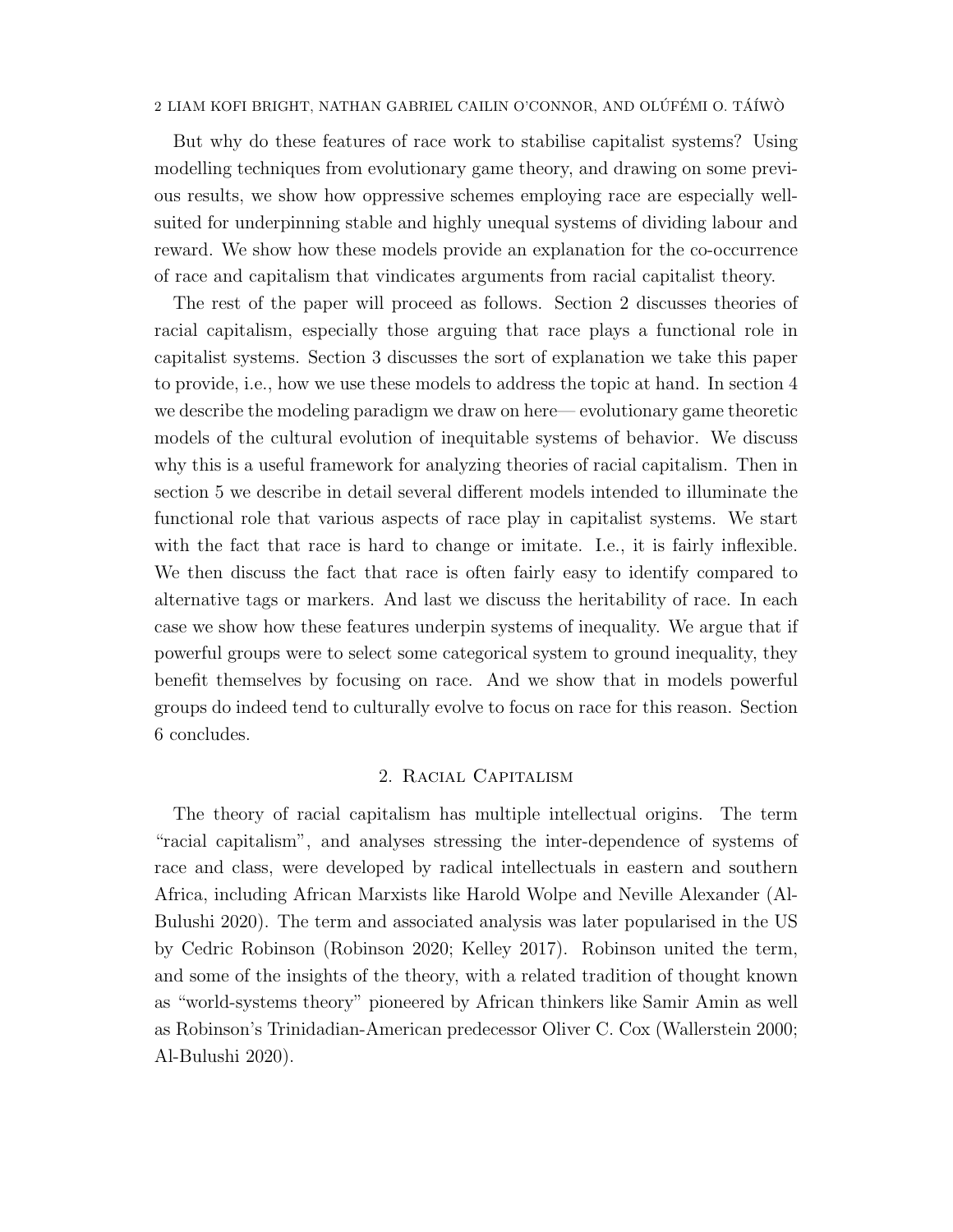World-systems theory inspired theorists of racial capitalism to focus on the global political system as a whole rather than the social structure of particular nations (Hudson 2018; Táíwò 2022). It is this holistic version of racial capitalism that we focus on here. It involves two contentions about global social structure. First, racial divisions play a functional role in the social order built around capitalist production. Second, these divisions do so on a world scale (Cox 2001). Our paper attempts to provide evidence for the first claim, using models which are in principle consistent with the second.

Recent literature adopts these claims, but takes them to be well established. Perhaps as a result, few have directly argued for the claimed causal relationship between race and capitalism, namely that the former in some sense supports or props up the latter. Accounts tend to oscillate between descriptions where race is posited as logically or conceptually necessary for capitalism and descriptions where race is just contingently linked to capitalism's development and stability (Go 2021). One contribution of our paper, then, is to provide explicit arguments for a version of the existing view that race and capitalism are contingently but functionally linked (Dawson 2018).

Some accounts of racial capitalism do clearly assign racism a functional role in the maintenance of capitalism, but take that role to be primarily justificatory and ideological. On these accounts capitalism requires inequality or exploitation in some form or other, and race and racism provide a justification for inequality (Go 2021; Camp et al. 2019; Taylor 2016). A second contribution of our paper, then, is to show how racial stratification functionally contributes to the maintenance of capitalism in a different way than these authors contend. Categorical systems are crucial to grounding inequities, as we will discuss in section 4. They allow unequal systems to persist by structuring the decision making environments for people who live within them. In particular, they prevent those who are oppressed from simply making behavioral choices that undermine structures of inequality, thereby solidifying essential features of any class hierarchy (Cicerchia 2021; Táíwò 2018). And they allow oppressors to easily identify an oppressed class and treat its members in such a way as to reap material rewards (Táíwò et al. 2021). Thus something like race is necessary to facilitate rules about who is oppressed-by and who benefits-from capitalist systems.

Once stabilised with racial stratifications, capitalist nations proved very good at generating surplus wealth for the powerful, and thus facilitating imperial conquest. This, in turn, spread the racist-capitalist system around the globe. Racism was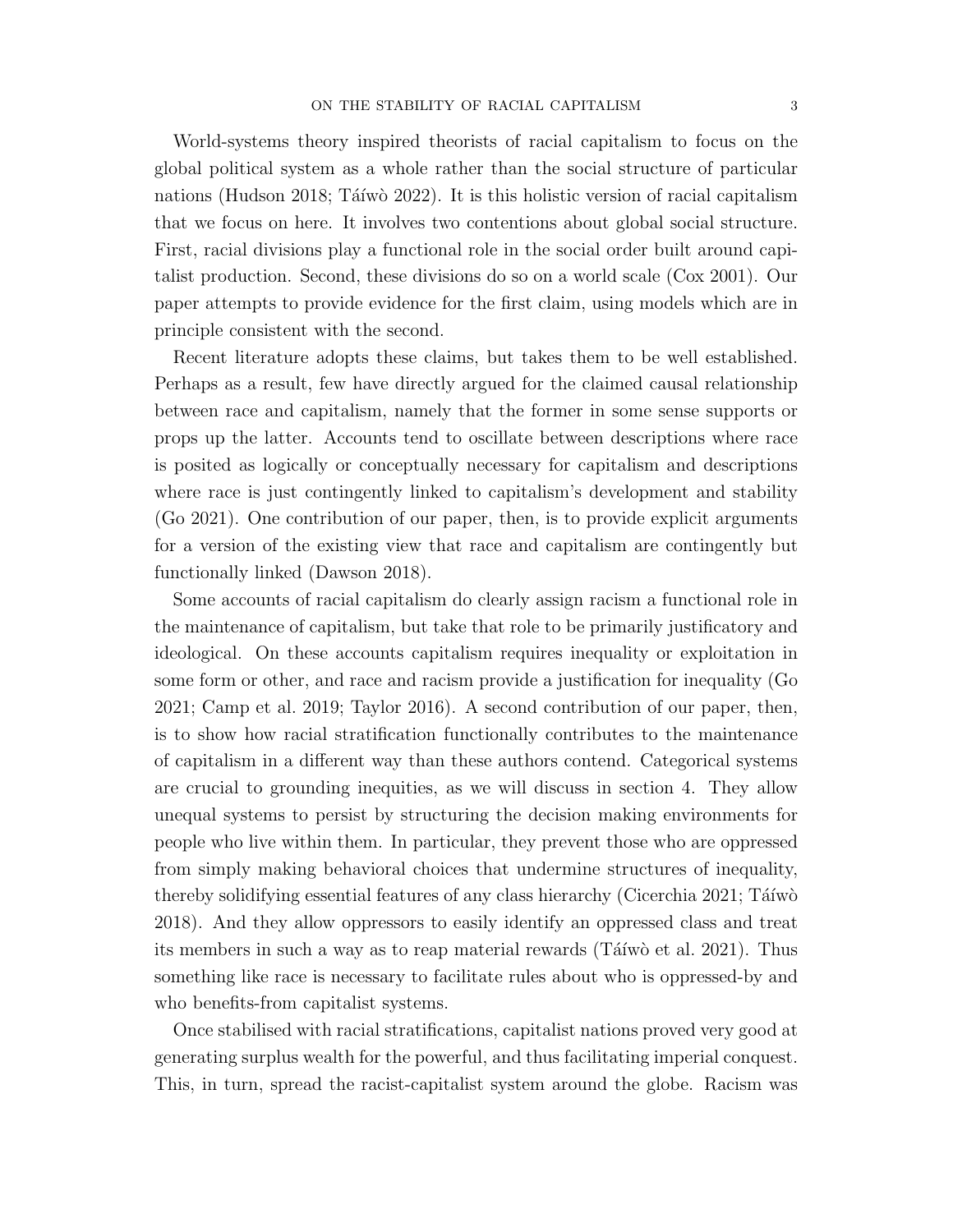thus good for capitalism, and capitalism in turn spread racism globally. This symbiotic relationship of functional assistance is core to the overall thesis of racial capitalism.

Our investigation also lends insight into why specifically racial forms of social organization proliferated out of the various possible forms of inequality that might prop up capitalism. Cedric Robinson argues that prototypical forms of racial organisation predated the development of modern capitalism, and thus were already available to the empires who built capitalism (Robinson 2020). In addition, the particular features of race are especially well suited to underpin capitalist inequality. Racial markers are relatively easy to observe, hard to change, and heritable, meaning that those caught in oppressive racialised systems cannot easily escape. Although other systems of inequity might have played a similar role, the availability of proto-racial concepts, and functionality of race in underpinning capitalism, help explain the swift spread of capitalist/racist systems.

In sections 4 and 5 we discuss the models supporting this claim. But first we turn to a discussion of explanation in the social sciences to defend our use of models for this purpose.

# 3. Social Functional Explanation

According to theories of racial capitalism, a key part of what allowed capitalism to develop, persist, and spread via imperialism is the strategy of racial organisation of production and reward. This is a central claim we seek to defend in this paper, and to do so we use cultural evolutionary models in order to produce a type of functional explanation (Cohen 1978, ch.9). However, in addition to defending the specific claims we do in the models below, we are aware that functional explanation in general has proven somewhat controversial in the social sciences (Kincaid 2007). We hence devote this short section to being clear about what we are and are not committed to in this paper.

Controversies about functional explanation have often centred on whether it is viciously circular, or somehow a-causal in a way that makes it inappropriate for naturalistic social science. Functional explanations can look like they posit something mysteriously teleological: because such and such would be good for a given system or institution, it therefore comes about. By itself that does not seem like enough to explain the original occurrence of the phenomenon in question; a mechanism is missing (Van Riel 2020). In fact, functionalist explanation has even been explicitly contrasted with game theoretic explanation by critics—the point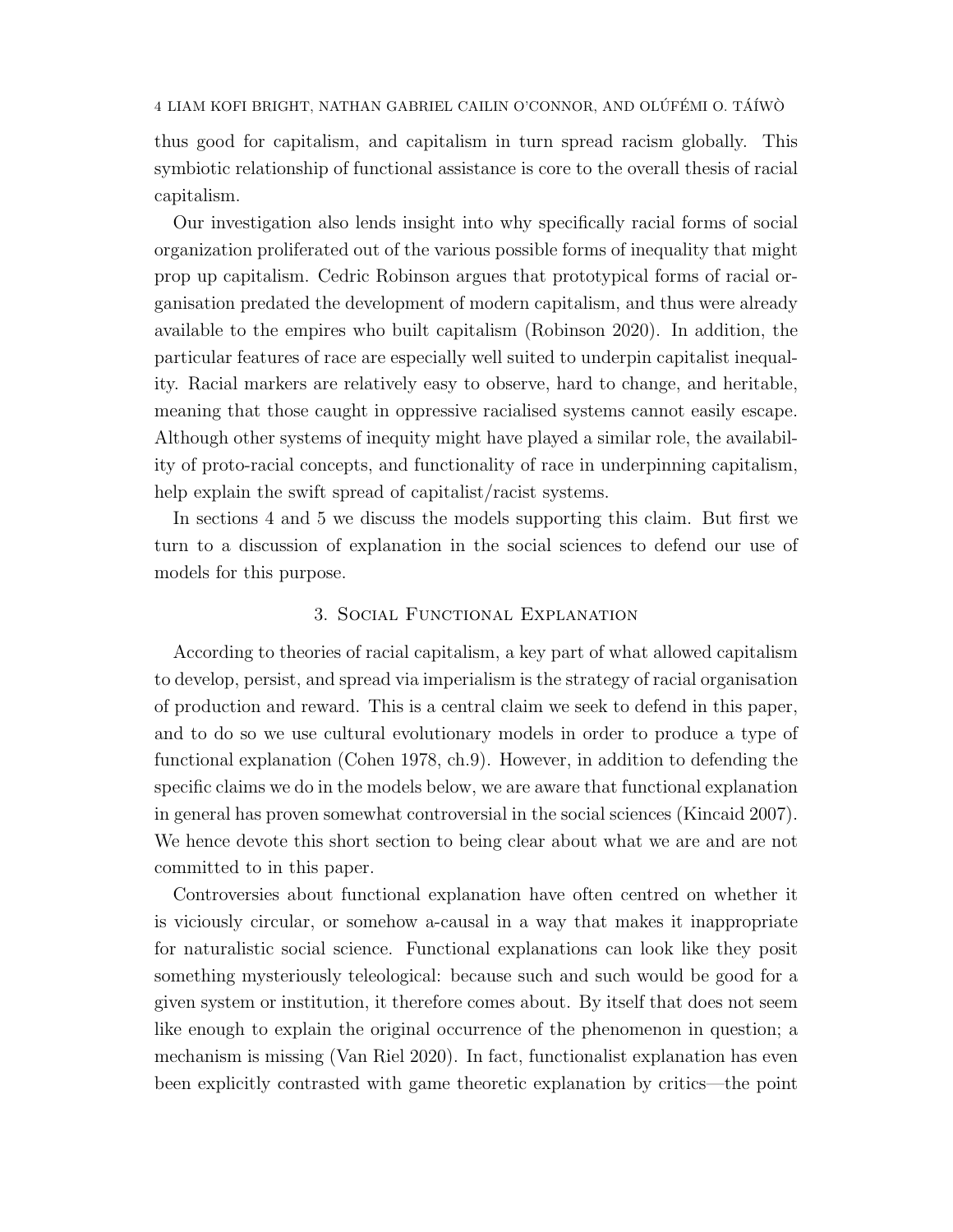being to highlight that the latter, unlike the former, comes attached with plausible mechanisms which explain how its predicted equilibria may be expected to arise (Elster 1982).

Evidently we will not be contrasting game theory with functional explanation. Rather, our use of evolutionary game theory to model cultural evolution provides plausible causal mechanisms for the functional explanation we are supporting (Lewens 2015; Birch 2017, ch.8). While there have been some doubts as to whether a selection mechanism is compatible with properly functional explanation we set aside such demarcation problems as unimportant for our purposes (Jackson 2002, 173).

What matters for us is that we can clearly answer the question—why would the fact that racism stabilises capitalism explain the fact that capitalist social orders produce racially stratified labour forces? The answer is that in societies with racial divisions, stable capitalist inequalities can persist and be reinforced via cultural learning and evolution. The wealthy and powerful (and their progeny), tend to remain remain wealthy and powerful. As such, they are inclined to learn to pay attention to racial divisions, and disinclined to move their social form away from capitalism/racism. What is more, though this is not explicitly modeled here, they can use their riches to displace the ruling classes of societies that did not adopt as efficient a means of generating social surplus, and adapt the conquered territory in the conquerors' image. This overall story, then, provides a functional explanation for why capitalist societies have been racially organised societies: the stablisation provided by racial stratification encourages growth and spread, and so successful capitalist societies that survived tended to be the ones which made use of racial stratification.

Hence, by bolstering theories of racial capitalism with the evolutionary game theoretic functional explanation we offer here, we allow these theories to better explain the spread and the resilience of racist capitalist social organisations (Pettit 1998). As a social marker, race has just the features most useful for stabilizing hierachical societies. Capitalism is one such hierarchical society, and perhaps especially in need of such a stabilisation mechanism, as there are natural inclinations for the oppressed to disrupt the system. To see how racial organisation can work in this way, we now turn to explaining and analysing our models.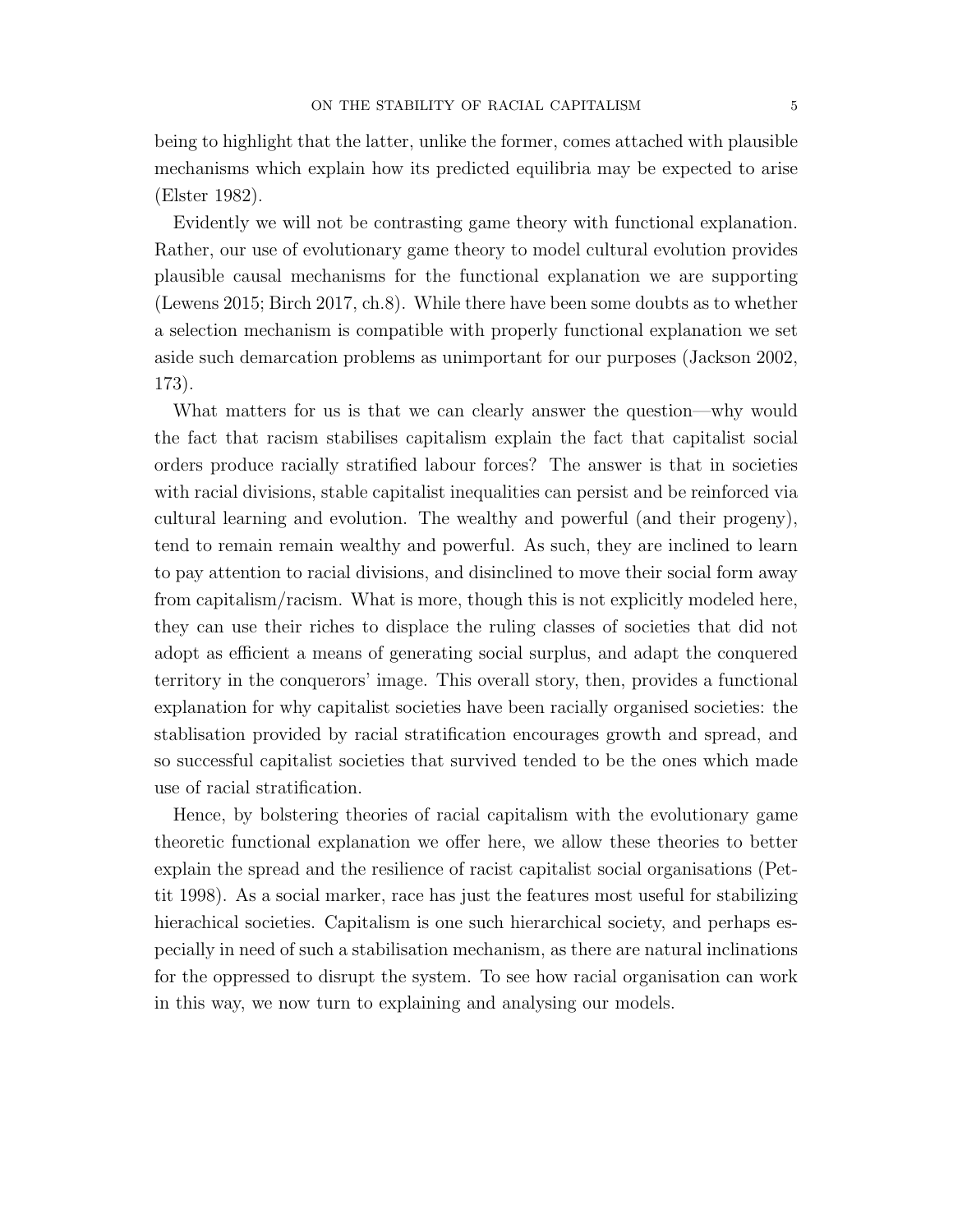# 4. Modeling Inequity

In this paper, we draw on models of inequitable, discriminatory, or oppressive systems to think about why race has played such a key role in the history of the expansion of capitalism. The question we address now is: what sort of modeling framework can capture the phenomenon we are interested in?

We draw on a framework where social groups learn, or culturally evolve, to bargain with each other. Bargaining, as a broad phenomenon, is at the heart of how humans divide resources, labor, and the fruits of production. Sometimes bargains are explicit, sometimes they are implicit. Whenever humans work together to create goods and services, though, they must somehow come to an agreement about who will do what labor, how much of it, and who will reap what rewards from their joint production. We take this as a minimal model of the sort of productive enterprise where racial systems can be used to determine roles and rewards.<sup>1</sup>

A number of authors have looked, in particular, at bargaining models where social categories or social identity groups are present. In these models, it is assumed that individuals may use the identities of others in deciding how to bargain. For instance, a member of one race may learn to make fair bargains with those in their in-group, while bargaining aggressively with those in their out-group. A key finding in this literature is that the presence of identity groups, plus the ability to condition bargaining behavior on others' social identities, deeply impacts what sorts of social systems can emerge. In uniform groups, fair bargaining tends to be the norm (Skyrms 1994; Alexander and Skyrms 1999). In groups with social categories, inequitable systems commonly emerge where one group systematically gets more, and the other less (Axtell et al. 2001; O'Connor 2019). Thus this sort of bargaining model can serve as a simple representation of systems like those that have arisen during the spread of capitalism, where race plays a key role in organizing who does what labor and how much, and who reaps the rewards.

Let us go into more detail describing how models in this paradigm usually work, and why social categories contribute to the emergence of inequity. These models typically represent bargaining using what is called the Nash demand game.<sup>2</sup> In this game, two actors must divide some resource. Each can make a "demand" for

 $1$  Notice that bargaining models can be used to represent even highly oppressive systems. We might not usually think of a chattel slave, or a woman in a repressively patriarchal society, as able to bargain. But even in these most extreme situations people can withhold labor and otherwise work towards their own interests. For a dramatic historical illustration of this see Du Bois (1935, ch.4).

<sup>2</sup> This game has its roots in the bargaining problem introduced by Nash (1950).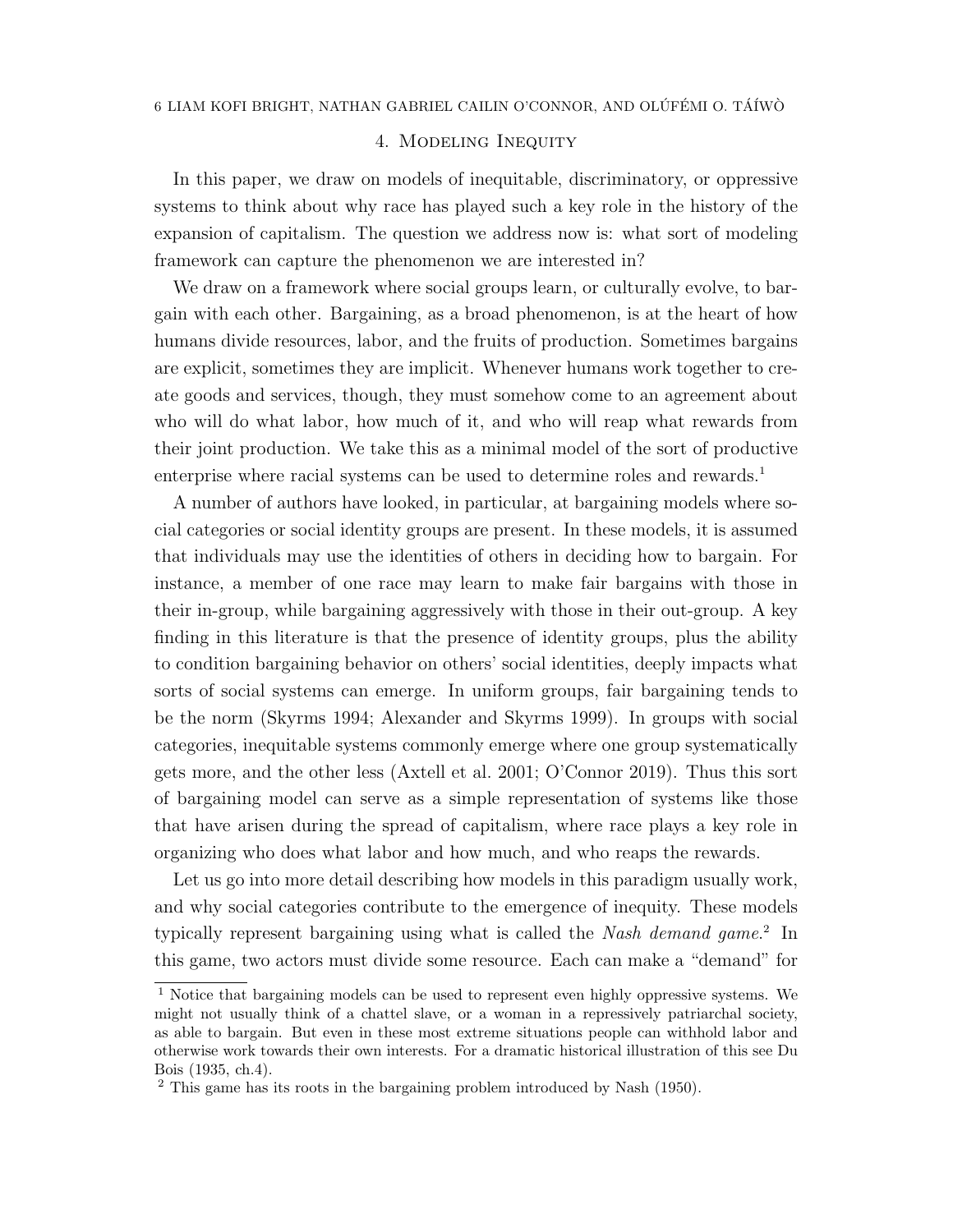some portion of it. The game assumes that if their demands are compatible in that they do not over-demand the resource, each actor gets what they request. If the demands are mutually too aggressive it is assumed that the bargain fails and each actor receives a poor payoff labelled the "disagreement point". Thus there are a mix of considerations for the actors. They would each like more resource, but must take care not to be so aggressive that they are unable to come to an agreement.

Nash equilibria in game theory refer to strategy pairings where no actors can improve payoffs by unilaterally changing strategies. For this reason, these equilibria tend to be stable, and thus predict behavior in games. The equilibria of the Nash demand game correspond to strategy pairings where actors perfectly divide the resource (like 55% and 45%, for instance). At these pairings, no one wants to increase their demand, because they would then receive the disagreement point, while a lower demand will simply yield a lower payoff.

This model has been used across a wide range of applications—bargaining over salary, division of labor, conventions for dividing crops between sharecroppers and landowners, etc. Importantly, it captures scenarios where individuals divide some resource, but there are many ways that this division could go. One could get more, the other could get more, the division could be approximately fair, or it could be extremely uneven.

Of interest to us here are cultural evolutionary models that incorporate Nash demand games. These models track wide social patterns where groups interact, bargain, and learn bargaining strategies over time. What happens in models of this sort?

As briefly described, when actors in a single group learn to play the Nash demand game with each other, they tend to learn "fair" demands, or to request half the resource (Sugden 1986; Young 1993; Skyrms 1994; Alexander and Skyrms 1999; Alexander 2007). There are many ways to model cultural evolution—actors can imitate successful group members, repeat their past successful behaviors, try to respond well to behaviors they observe from interactive partners, etc. This finding is stable across all these sorts of models because 50/50 splits are special. This is the only symmetric equilibrium of the Nash demand game. This means it is the only equilibrium an entire group can adopt and guarantee that each pairing of individuals will efficiently divide the resource.<sup>3</sup> Whenever some members in

<sup>3</sup> This is not the only stable evolutionary outcome. Some models of this sort see the emergence of "fractious" outcomes where some actors make high demands and others make compatible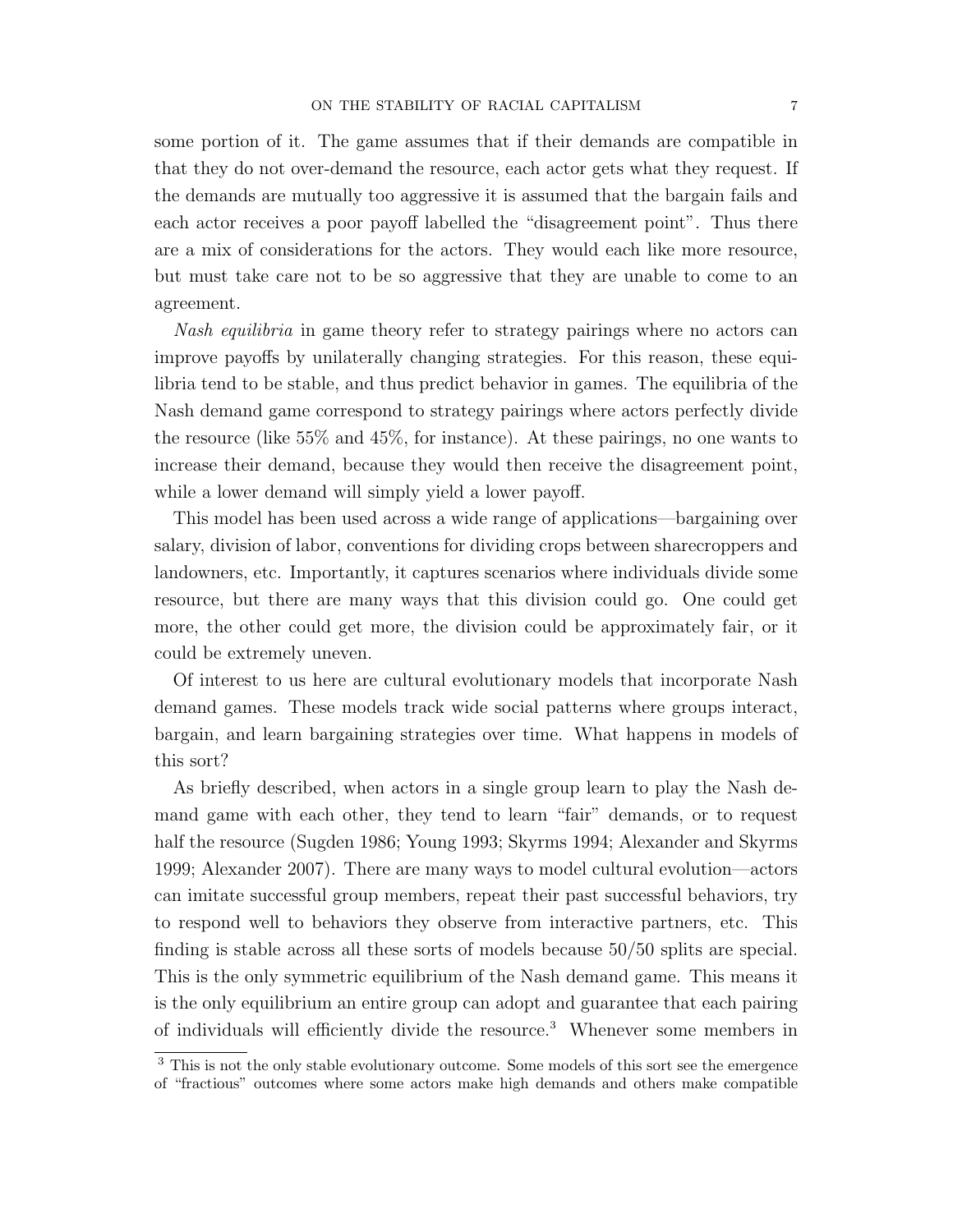a group make demands other than the fair one, they are guaranteed to sometimes fail to split resources efficiently with others. Those with low demands will sometimes leave resource behind, those with high demands will sometimes get the disagreement point.

Things change in models with social identity groups. These models typically incorporate what are called "tags"—arbitrary labels that do not initially signal anything meaningful about individuals, but that do create an arbitrary distinction between them. Tags can act as bare bones representations of social categories or identity groups like genders, races, ethnics groups, religious groups, etc.<sup>4</sup> Importantly, actors can condition their behaviors based on these tags. If we label two tags "yellow" and "blue", actors can choose strategies like "make aggressive demands of yellows and accommodating demands of blues".

As noted, this is the small shift that makes possible a whole new set of cultural evolutionary outcomes. In these outcomes, social groups can systematically treat each other unfairly. Equilibria can emerge where, say, all yellows make high bargaining demands when they meet blues, while blues make low demands in response. This new possibility emerges because tags provide an arbitrary asymmetry on which to condition strategies (Axtell et al. 2001; O'Connor 2019). With no tags, actors must treat all others equally in order to efficiently divide resources. With tags, they can learn conditional rules, and social identity can become relevant to how bargains happen (Hoffmann 2006; Bowles and Naidu 2006; Stewart 2010; Poza et al. 2011; Rubin and O'Connor 2018; O'Connor et al. 2019; Cochran and O'Connor 2019). For instance, if all yellows make aggressive demands of blues, and all blues concede, the presence of tags allows for an efficient, inequitable system that is not possible in a tag-free society.

Once these sorts of discriminatory outcomes emerge, they are stable in a wide range of models. This may sound unintuitive—why would actors adhere to an outcome that disadvantages them? Why not just refuse to comply? Remember that over-aggressive pairs of demands in bargaining scenarios yield poor outcomes. This means that disadvantaged players cannot change strategies on their own without lowering their own payoffs. If blues always meet aggressive demands from yellows, their best response is to concede. In this way, these modeling

low demands, but these are always less likely than "fair" outcomes. They are also relatively inefficient (Skyrms 2014).

<sup>&</sup>lt;sup>4</sup> In principle they could represent divisions as arbitrary as folks who like Nicolas Cage versus the strange ducks who do not. But in general tags are useful to modelers in representing divisions that matter to social behavior, like those listed here.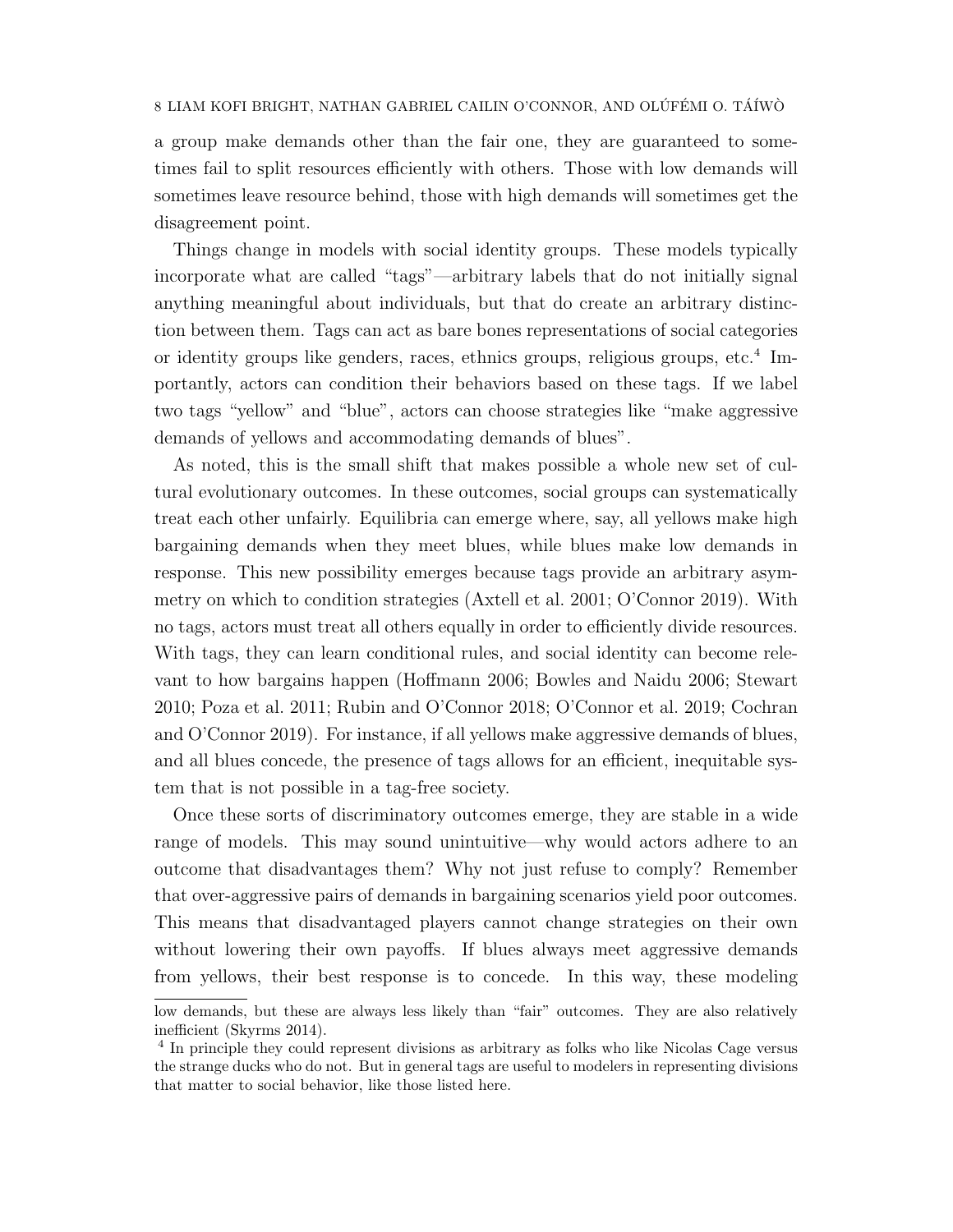outcomes mimic inequitable conventions in the real world, such as those that stipulate lower pay for Black workers.<sup>5</sup> Black people in such arrangements cannot univocally demand higher wages and expect to receive them. Instead, they will experience bargaining failures with employers who expect to pay low wages to Black people. This helps explain how race stabilises capitalist systems, where advantaged classes profit from the effort of the less advantaged. Race creates an asymmetry where those associated with a less advantaged social position receive their best payoffs by complying with the system. Those in advantaged positions can profit from this fact.

The most advantaged position one can hold in these models is membership in a group that discriminates against another. Such agents reap systematic rewards because they get high payoffs from bargains with their out-group, while the out-group is systematically disadvantaged. For this reason, such groups have strong incentives to perpetuate discriminatory systems. But what tends to predict which groups end up advantaged? This kind of advantage can arise randomly as an accident of history, but a series of models also show that power can act as a symmetry breaker which tends to advantage groups in evolved bargaining conventions (Bruner and O'Connor 2017; LaCroix and O'Connor 2020). While power can refer to many different sorts of things, most of these models operationalise it using the disagreement point of the Nash demand game, following Nash  $(1951)^6$ The disagreement point, remember, is what actors expect to get should bargaining fail. The idea is that one is in a more powerful bargaining position if the bargain is less important to them. If bargaining breaks down, they are still in a relatively good position compared to those with lower disagreement points.

One can then incorporate power into cultural evolutionary bargaining models by supposing that one social group tends to have higher disagreement points than another. This sort of power translates to a bargaining advantage. Groups with high disagreement points tend to end up at conventions that advantage them. This is the last important part of the modeling framework we use here to address racial capitalism. It allows us to consider questions like: what sorts of tags allow

<sup>5</sup> Wilson and Rogers (2016), for example, find that Black workers systematically receive lower pay in the United States even when controlling for variables like education, experience, and region.

<sup>6</sup> There is also a long history of using the disagreement point to represent power in models of household division of labor. See, for example, Manser and Brown (1980) and McElroy and Horney (1981).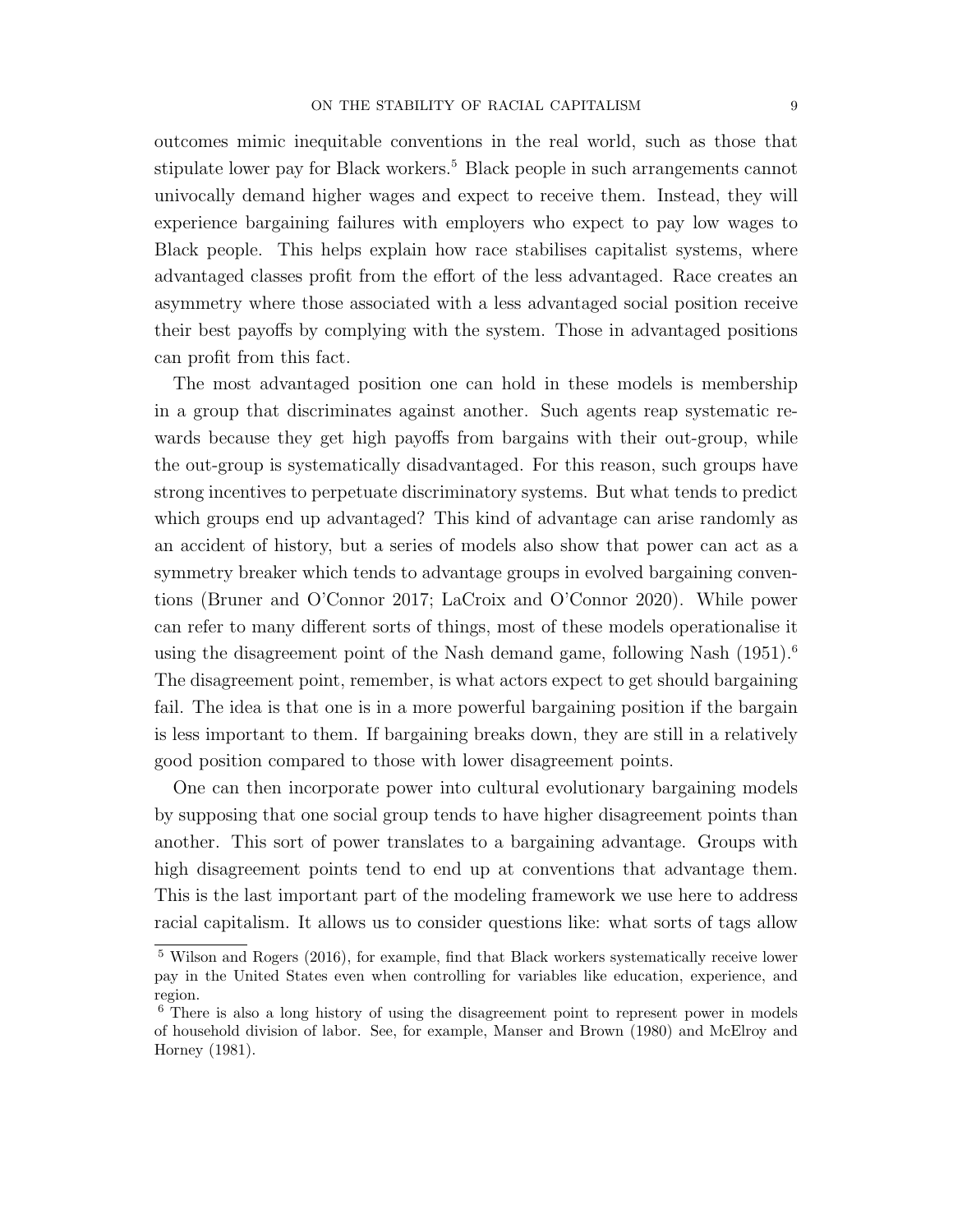powerful groups to gain the most from discriminatory bargaining outcomes? And: what sorts of tags can powerful groups use to ground oppressive systems?

At this point, it is hopefully becoming clear how the modeling paradigm presented here supports some key claims from racial capitalist theories. These models show that if there are fault lines of social difference, these can become loci of social inequity. Societies without such fault lines, on the other hand, do not tend to evolve towards such inequalities. In other words, those who seek to gain from capitalism do well to use social identity or social categories to organise their systems of production. In the next section, we will introduce some other modeling work from the literature, and several new models, to ask: why race in particular as an organizational system for capitalism?

# 5. Modeling Racial Capitalism

In the development of capitalistic oppression, why has race been so systematically employed as a key locus of oppression as opposed to other loci? In the last section, as we saw, categorical differences can play a crucial role in grounding inequality. But not all categorical differences are alike. In particular, we will now consider some of the features of race as a social category that make it particularly useful for powerful individuals seeking advantage through production. The three features we focus on here are, 1) the relative stability and inflexibility of race as a tag or social marker, 2) the relative reliability of race as a tag, and 3) the heritability of race.

5.1. Flexible Tags. Although there are different systems for race, those developed along with capitalism in the western world tend to sort people into distinct categories that are considered innate, that are treated as heritable, and that are inflexible (Appiah 1998; Schachter et al. 2021; Robinson 2020). These systems tend to associate racial classification with biological markers (e.g. skin color, hair texture) which are hard to change. Moreover, historical evidence shows deliberate efforts to increase or safeguard the reliability of racial tags. European controlled colonies, for example, often adopted "sumptuary laws" that prevented racially dominated groups from using forms of self-presentation that might lower the reliability of markers of racial classification, such as wearing jewelry and adopting certain styles of dress associated with more racially advantaged groups (Pastore 2002; Earle 2003).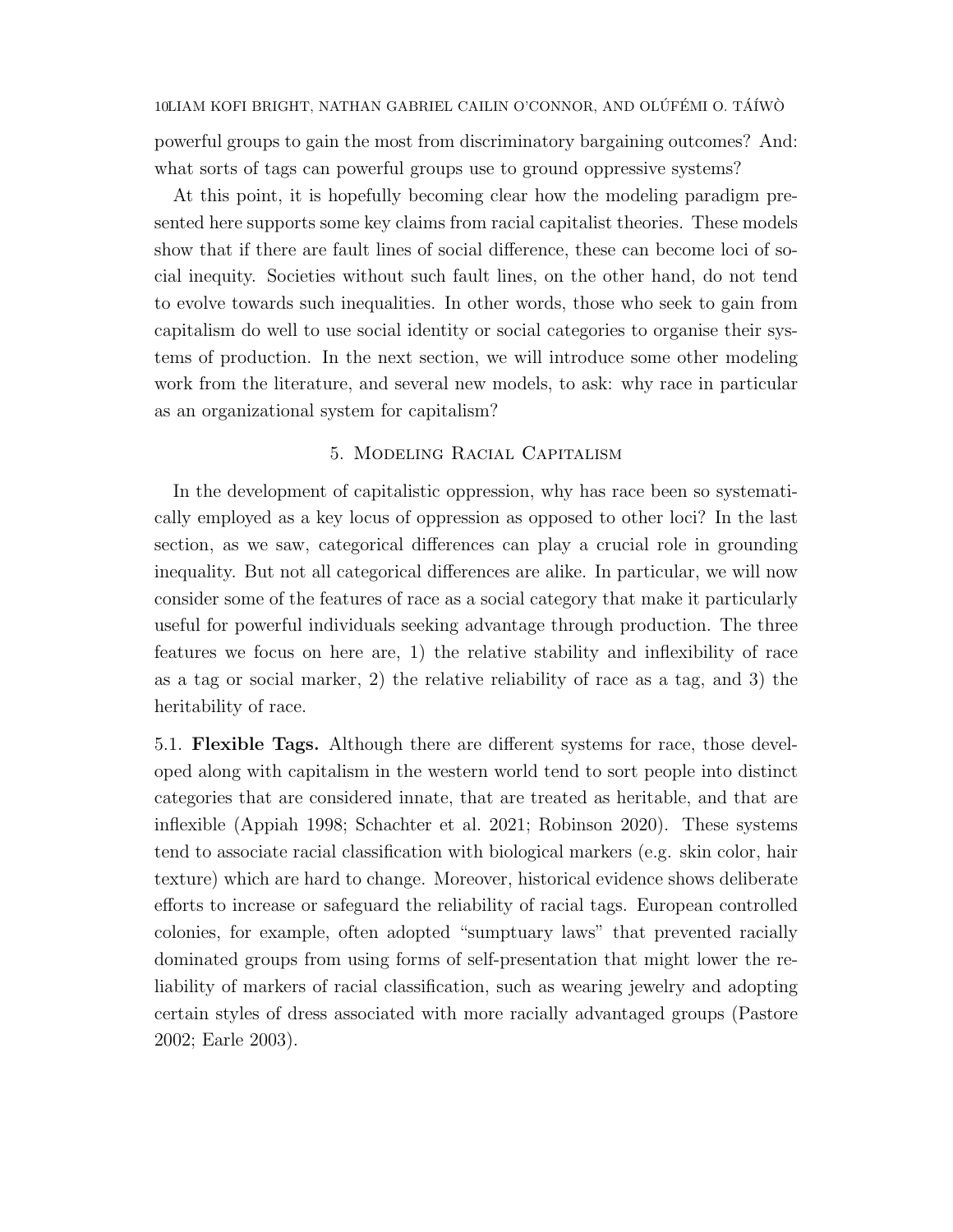This first set of models considers the emergence of inequity when categories are inflexible, as these sorts of racial categories tend to be, versus in cases where actors have some choice of category membership. The suggestion here will be that employing inflexible categories in the creation of inequitable systems yields particular benefits for powerful actors. For this reason, these systems tend to emerge over evolutionary time. (Mills (2014) makes a similar, informal argument about the shift in focus on Muslims as the "infidel" outsider of the European world, to "savages". As he says, "[r]ace gradually became the formal marker of this differentiated status, replacing the religious divide (whose disadvantage, after all, was that it could always be overcome through conversion)" (23).)

Critically, in the sorts of models here, inequitable bargaining conventions should be unstable if actors can easily change their tag. If this were possible, then upon the emergence of an unfair outcome, we would expect members of the disadvantaged group to simply switch tags. Why be part of a disadvantaged group if you can join an advantaged one?<sup>7</sup> Upon doing so, they could garner bargaining advantages for themselves. But if all disadvantaged members make the switch, the model reverts back to a single-group model, where fairness tends to be the rule.<sup>8</sup>

Popa et al. (2021) consider a model along these lines. Their key intervention is to compare two conditions. In the first, individuals in each group are assigned tags that match their group—call these  $\alpha$  and  $\beta$  to match groups A and B. These tags are immutable, and immediately recognizable by those in both groups (as in the models from the last section). In the second condition, individuals are able to update their tags, and imitate both strategy and tag from successful members of their group.<sup>9</sup> They find that in the latter condition, fairness is basically guaranteed to emerge, even when they incorporate power imbalances between the groups. This happens for the reason just described—if disadvantage begins to emerge for one group, members of that group adopt tags that make it impossible to identify them. This ensures fair treatment.

<sup>7</sup> Of course in reality there may be many reasons individuals are unwilling to abandon their social identities. The point is that when one can switch groups, there is a material incentive to do so. And absent reasons for staying, we should expect individuals to adopt advantaged identities.

<sup>&</sup>lt;sup>8</sup> In general, tag flexibility can greatly alter the evolutionary outcomes of game theoretic models. For instance Bruner (2015) shows how flexibility to alter tags can lead to greater tolerance in cooperative scenarios.

<sup>9</sup> They do so using pairwise proportional imitation dynamics (PPI) which will be introduced shortly.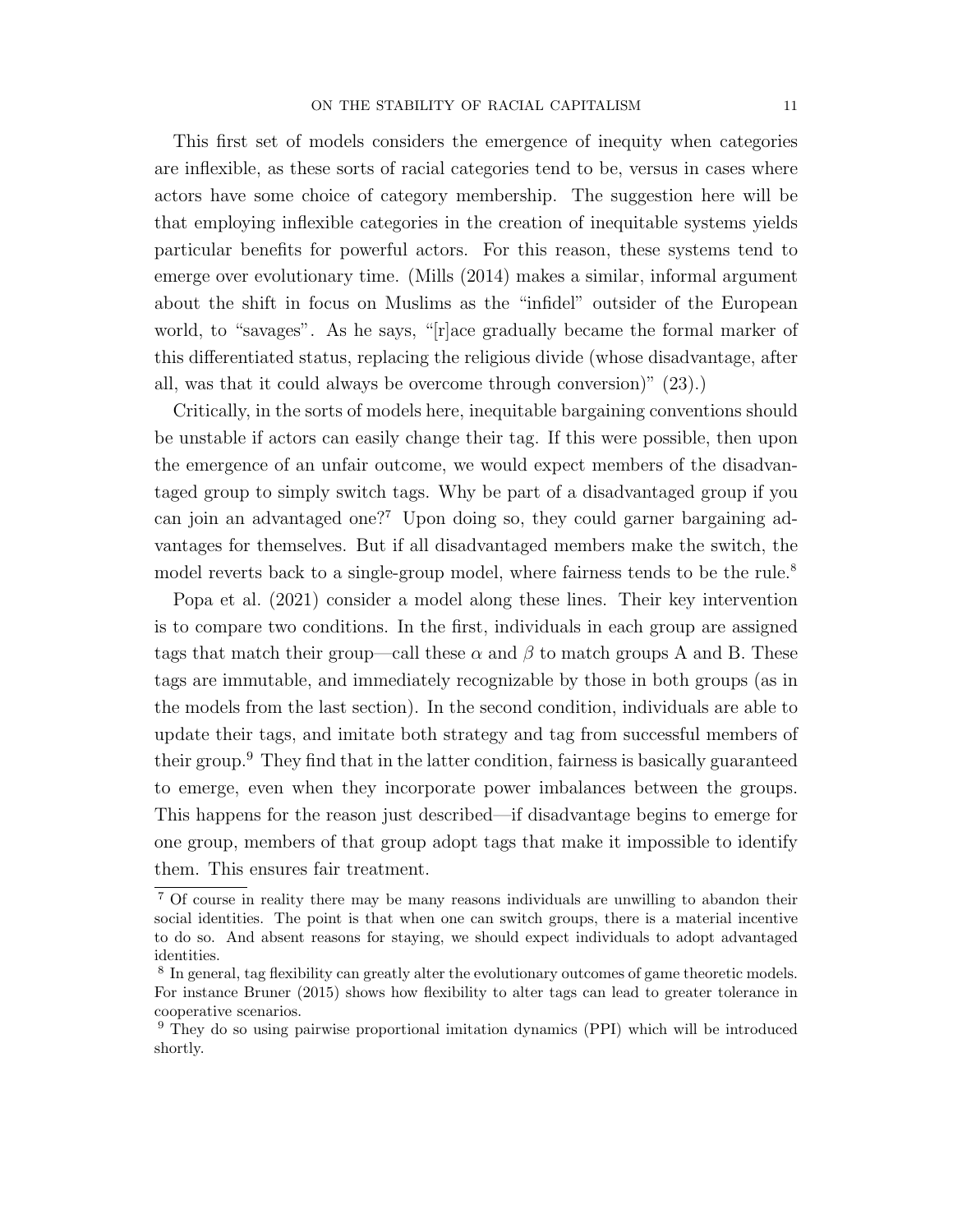Popa et al. (2021) consider a further pair of models. In the first model, only one powerful group has the ability to flexibly change tags. In the second, only one less powerful group has this ability. When the disempowered group is unable to change, they find that discrimination regularly emerges. The powerful group often adopts a distinctive tag for themselves, and uses the inflexible tag of the other group to organise bargaining inequity. Furthermore, this is more likely when the powerful group is particularly powerful (i.e., has a very high disagreement point). When the disempowered group can change tags, on the other hand, they "camouflage" by mimicking the tag of the powerful group, and preventing discrimination.

We extend this exploration by considering a few other possibilities for flexible markers.<sup>10</sup> We assume, as in previous models, a group of individuals divided into two groups—A and B. We also assume these individuals regularly engage in bargaining scenarios represented by a simplified Nash demand game with three demands for a high, medium, or low amount of some resource of value 1. The medium demand always represents the fair split, or  $1/2$ , while the high and low demands represent compatible but unequal splits. In considering this simplified model, we follow previous authors. Figure 1 shows the payoff table for this game with low and high demands of  $1/3$  and  $2/3$ .<sup>11</sup>

The three Nash equilibria are bolded. As in the more complex game, the equilibria are the strategy pairings where the resource is perfectly divided. These will also, generally, track the stable outcomes that will emerge between groups in our models. In other words, when we culturally evolve groups playing this game with each other, they will tend to end up at one of three states. Either 1) group A demands high, and group B low, or 2) both groups demand medium, or 3) group A demands low and group B high. Within each group, fair behavior will tend to emerge since in-groups act like unitary populations.<sup>12</sup> Thus despite its simplicity this game has the representative power to capture a situation where 1) discrimination is not inevitable, i.e., there is a fair, non-discriminatory equilibrium, but 2) it is stable, i.e., it is the endpoint of many cultural evolutionary models.

<sup>&</sup>lt;sup>10</sup> All reported results in this paper were produced twice, independently to ensure replicability. Codes are available at https://github.com/cailinmeister/racialcapitalism and https://github.com/NattyGabe/racial capitalism.

<sup>&</sup>lt;sup>11</sup> Previous work suggests that other divisions should yield qualitatively similiar results (O'Connor 2019).

 $1<sup>2</sup>$  As we will note, in some cases our models do not approximate these outcomes because of effects of drift and mutation.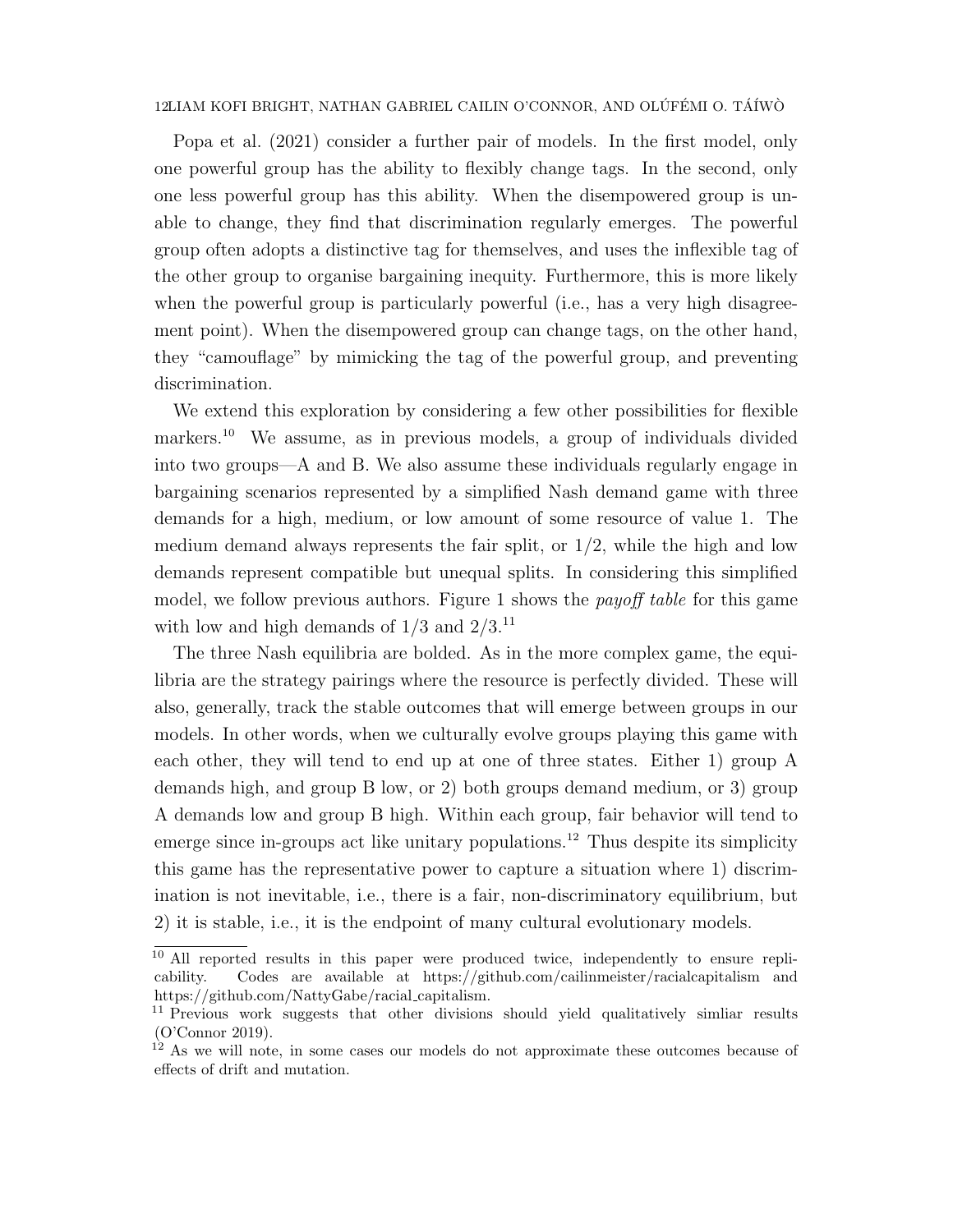|                 |      | Low             | Med     | High    |
|-----------------|------|-----------------|---------|---------|
| <b>Player 1</b> | Low  |                 | ./2     | 1/3,2/3 |
|                 | Med  |                 | 1/2,1/2 | 0,0     |
|                 | High | $2/3$ .<br>.1/3 | 0.0     | 0,0     |

**Player 2** 

FIGURE 1. Payoff table for a simplified Nash demand game.

There are many rules for learning one could employ to represent cultural evolution in this model. We use the pairwise proportional imitation dynamic (PPI) introduced by Schlag  $(1998)$ .<sup>13</sup> The important feature of this dynamic is that successful strategies tend to spread in proportion to their success. Agents in the two subgroups interact over time and tend to imitate successful members of their own subgroup. In particular we consider an agent-based model where in each round of simulation each agent meets every other for interaction. At the end of the round, each agent is paired with a member of their own subgroup for possible imitation. The likelihood that imitation occurs tracks the payoff difference between the two individuals, where high payoff strategies tend to be copied. In particular the likelihood that agent i copies their imitation partner j is 0 if i outperformed j. But if  $j$  did better the probability is:

$$
p_{i,j} = (u_j - u_i)/u_m \tag{1}
$$

where  $u_i$  is the total payoff of agent i in the last round of interaction. The term  $u_m$  refers to the largest possible payoff difference between the players.

In our first extension of this model, we add the simple possibility that agents are sometimes able to experiment by changing tags and strategies. This is included by adding a mutation rate,  $\mu$ . In each round of simulation with probability  $\mu$ each agents mutates. In doing so, they randomly select a tag (either the group A tag,  $\alpha$ , or group B tag,  $\beta$ ) as well as strategies to employ.<sup>14</sup> We always start

 $\frac{13}{13}$  It shares characteristics with the replicator dynamics—the most commonly used dynamics in evolutionary game theory (Izquierdo et al. 2019). We follow Popa et al. (2021) in this choice.

<sup>&</sup>lt;sup>14</sup> In this model with no mutation the stable states that emerge tend to mimic the equilibria of the models described in section 4. Within in-groups behavior is mostly fair (and sometimes fractious) because in-groups function like single populations. Between group behavior is either fair or discriminatory. Without mutation, our agent based models with small populations can sometimes drift into non-equilibrium behavior and get stuck there (i.e., all demanding low within one in-group, despite the fact that medium would do better). This is because strategies change by imitation, so if a strategy randomly dies out it cannot re-enter the population. Once mutation is added, this does not happen—successful strategies that randomly die out can reappear and spread. With mutation there are also no fully stable outcomes because actors periodically adopt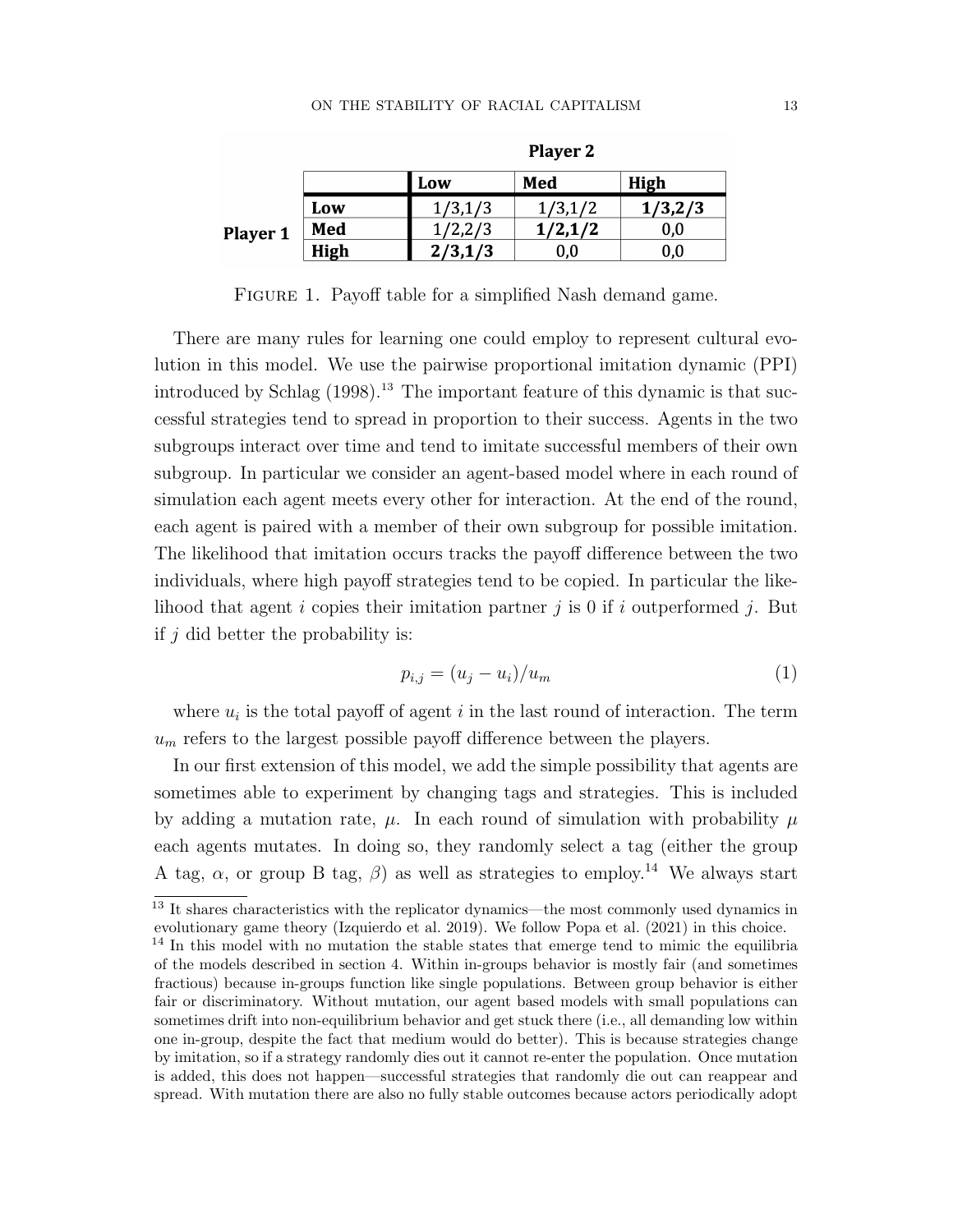simulations with tags that "match" each agents' group membership. We run the simulation multiple times and observe what happens. As figure 2 shows, mutation dramatically decreases the emergence of discriminatory behavior in the model.<sup>15</sup> Here discrimination tracks the proportion of interactions between individuals with different tags where one makes a high demand.<sup>16</sup> Note that even when the disagreement point for both groups is zero, the existence of inflexible social categories (no mutation) allows discrimination to emerge. Increasing the disagreement point for the powerful group exacerbates the propensity for discrimination to emerge.

#### **Tag Flexibility Decreases Discrimination**



Disagreement Point for Powerful Group

FIGURE 2. Adding the ability to randomly adopt new tags dramatically decreases incidences of discrimination. If actors can imitate group members who do so, this further decreases discrimination. Figure shows  $N = 20$ , equally sized groups,  $\mu = .001., \rho = .01.$ 

new, random strategies. Groups tend to play strategies that are close to some equilibrium, with occasional mutations away from it. In general for both models with and without mutation, smaller populations are less likely to end up at outcomes approximating equilibrium as a result of random events.

<sup>15</sup> Results are averages across 2k runs of simulation. Simulations were run for 1k time steps without mutation, and 3k with mutation. With no mutation the shorter simulation was enough to guarantee convergence to a stable outcome. With mutation outcomes are less stable, and longer runs were necessary.

<sup>&</sup>lt;sup>16</sup> We use this measure since, given the details of the model, we cannot report on the prevalence of various equilibria at the end of simulation. Notice that the amount of discrimination on this measure is influenced by the prevalence of different tags. If all actors adopt the same tag, no discrimination is possible. If just one actor adopts a different tag, their behavior strongly determines the level of discrimination. This means the measure will sometimes fail to disambiguate between cases where a few individuals with a different tag discriminate and where there is a wider pattern of between-group discrimination. In general, though, we find that the measure intuitively tracks cases we would deem as discriminatory. In addition, we calculated a different measure: the proportion of high demands against out-group out of all interactions between agents. All qualitative results were the same.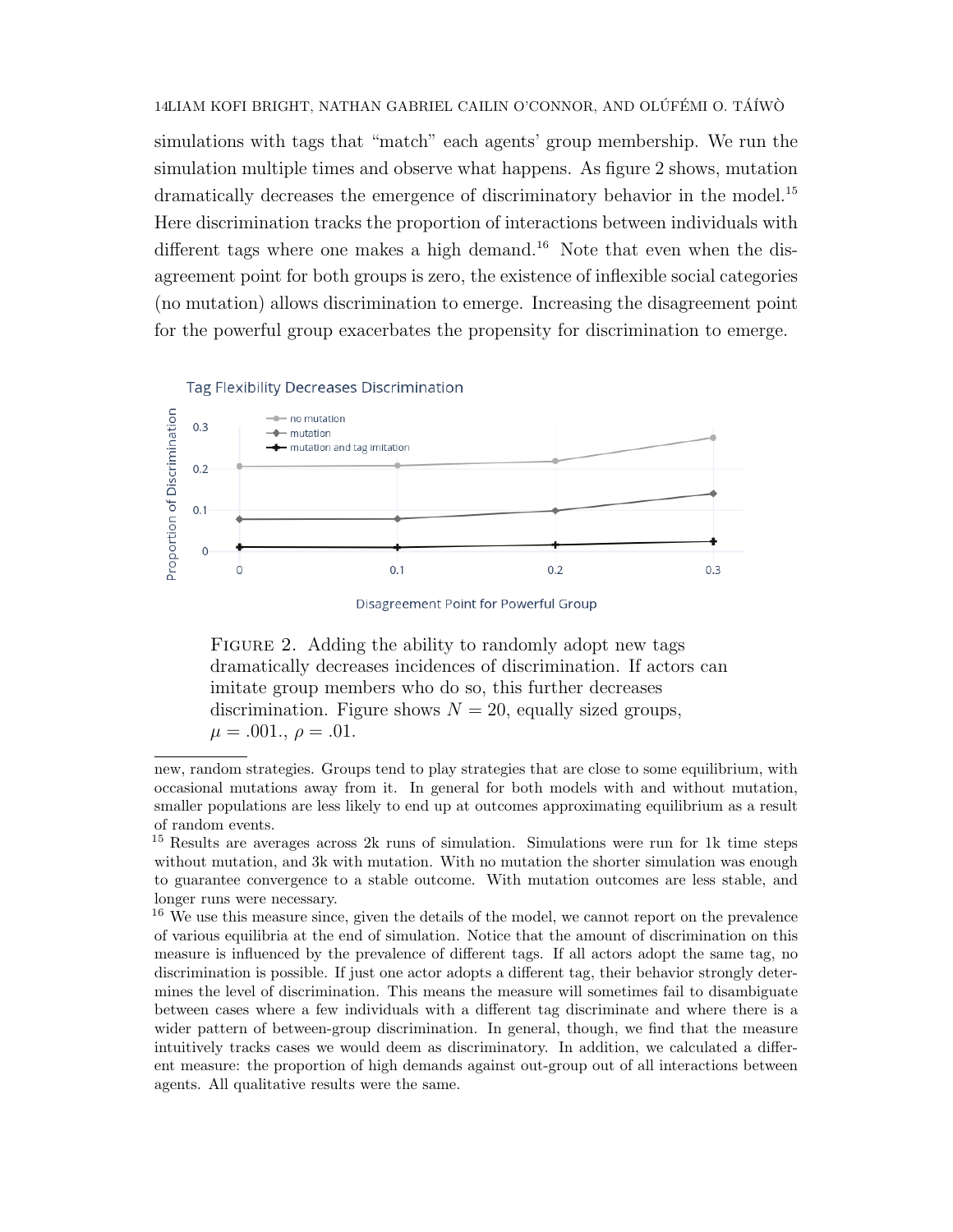The reduction in discriminatory behavior here stems from the way that flexibility in tags reduces their correlation with behavior. For instance, the group A tag stops being able to dependably carry the meaning "this individual will demand low" or "I can safely discriminate against this individual". When this correlation is broken, systemic discrimination does not work, and cannot benefit one dominant group.

We also consider the possibility that agents can imitate tags from successful group members, as in Popa et al. (2021). I.e., if some other group member experiments and adopts an out-group tag, others in their group will copy this strategy if it yields high payoffs. This extra addition lowers the chances that discrimination emerges beyond that from mutation alone (fig 2). Once agents can experiment and try an out-group tag, imitation allows successful experiments of this sort to spread through the group.<sup>17</sup>

We can use these results to ask: if a powerful group were to choose a tag system, what would they prefer? Would something relatively inflexible like race be a preferred system? Or something more flexible? Figure 3 shows the average payoffs to a powerful group in these models with and without the ability to switch tags (and to imitate tags from successful group members). In particular, we focus on the payoffs agents from the powerful group are getting when interacting with agents from the less powerful group. The highest possible average payoff in this scenario would be 2/3, if the powerful agents always successfully demanded high, whereas if all outcomes were fair payoffs would be 1/2. As we see, with inflexible tags, powerful groups can expect to end up with a higher average payoff. This suggests that the strategic use of inflexible tags is relevant to those building systems of oppression.<sup>18</sup>

Another way to incorporate tags flexibility is to allow imitation between groups. In this next model, we assume that most of the time agents imitate within their own groups. With a small probability,  $\phi$ , they imitate an agent in the other group instead. This allows agents to adopt both tags and strategies from those outside their identity group. (Though we assume that power is a property of the individual, and not changeable.) In this model with even a very small probability

<sup>&</sup>lt;sup>17</sup> The degree to which mutation and imitation reduce discrimination varies across different parameter values for these models, and, in particular, group size. But for these results, and others in the paper, reported trends are always stable across parameters.

<sup>&</sup>lt;sup>18</sup> Notice that in this figure the powerful group does slightly better with mutation and tag imitation than just mutation alone. This is true even though tag imitation helps reduce discrimination. The reason is that with mutation only, the models tend to end up in suboptimal states more often, and all players receiver lower payoffs as a result.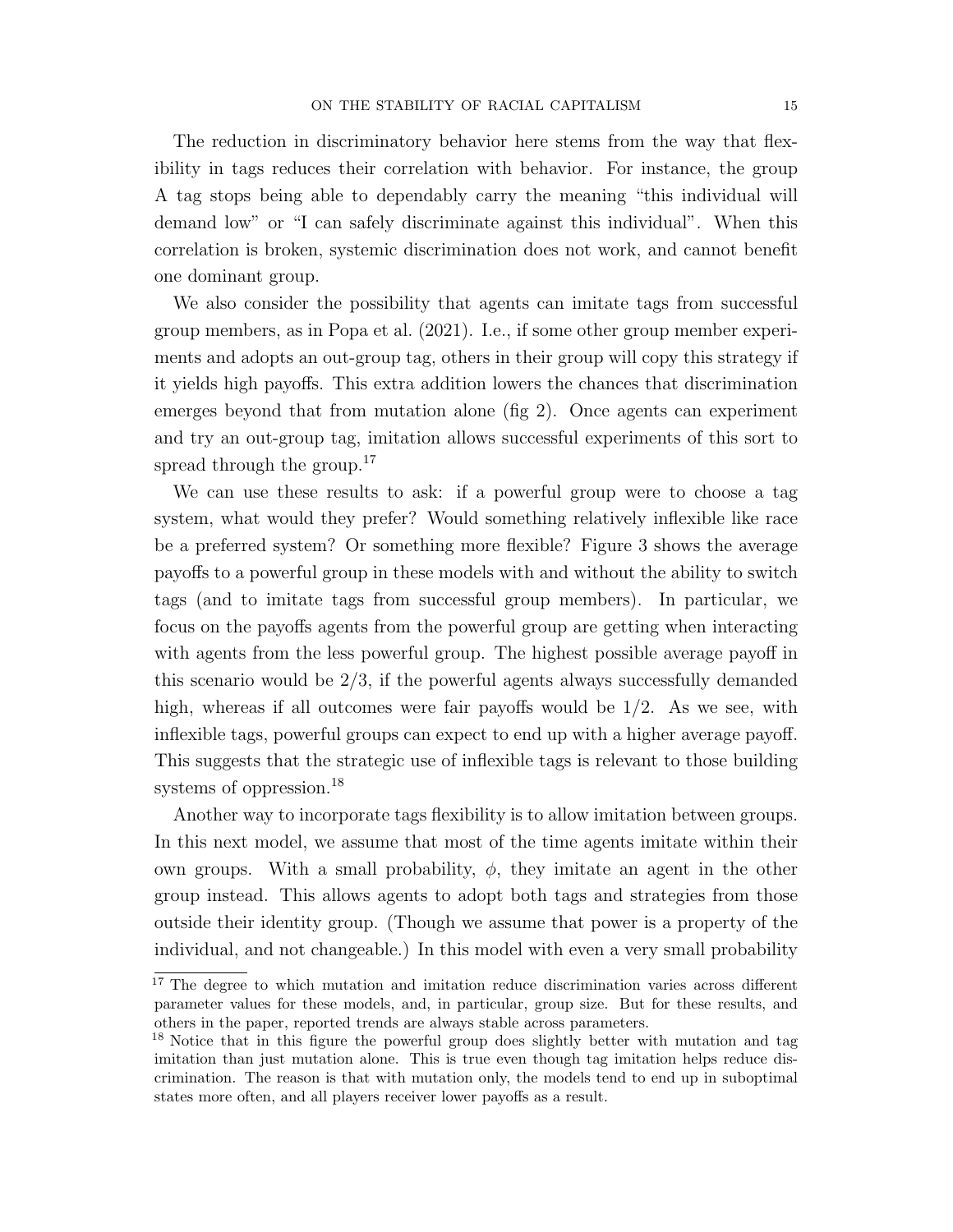

Tag Flexibility Decreases Payoffs for the Powerful

Disagreement Point for Powerful Group

FIGURE 3. Adding the ability to adopt new tags dramatically decreases the average payoff of a powerful group. Figure shows  $N = 40$ , equally sized groups,  $\mu = .001$ .

of out-group imitation, we find that either 1) groups evolve fair treatment, and a diversity of tags are preserved, or else 2) if unfair treatment emerges the entire group evolves to use the same tag, thus making their payoffs equivalent.<sup>19</sup> As we see in figure 4 adding even a small probability of out-group rather than in-group imitation entirely eliminates out-group discrimination.<sup>20</sup> This, again, suggests that a powerful group should prefer tags that cannot be imitated by an oppressed group in order to preserve their bargaining advantages.

It is the ability to change tags that prevents discrimination in this model. In particular, similar to findings from Popa et al. (2021), we find that it is the ability of the less powerful group to imitate the tags of the dominant group that protects them from discrimination. As one group becomes more powerful, it becomes more and more likely that members of the entire population mimic their tag in these models, as is evident in figure 5. This figure shows the percentage of agents

 $19$  Interestingly, this model sometimes evolves to an outcome where all agents identify as members of one group, but where all the powerful agents demand High and all the less powerful agents demand Low. I.e., demands are still correlated to original group identity. In these cases, the entire population mimics a fractious, single group, and all agents expect the same payoffs, but original group identity is relevant in determining how the fractious strategies are distributed.

 $20$  We assume no mutation of strategies in this model. We assume that when actors imitate their in-group, they copy tags. Without this assumption, out-group imitation still significantly decreases the prevalence of discrimination.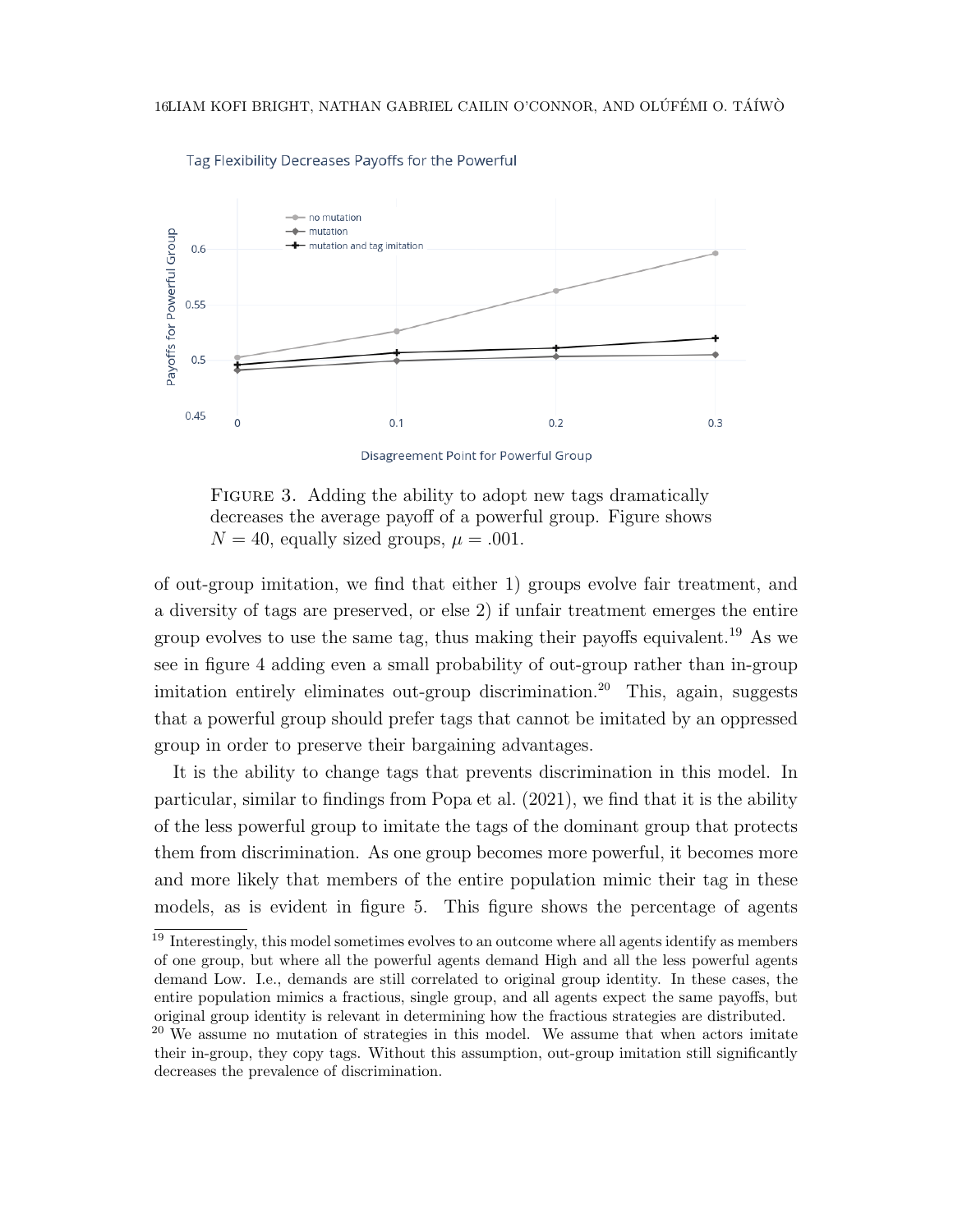

Out-Group Imitation Decreases Discrimination

Disagreement Point for Powerful Group

FIGURE 4. If individuals can imitate their out-group with respect to tags and strategies, discrimination is eliminated. Figure shows  $N = 40$ , equally sized groups,  $\phi = .01$ ,  $\mu = 0$ 

on average who, at the end of simulation, use the tag initially associated with the powerful group. In order to preserve their bargaining advantage it is thus incumbent on the powerful group to choose tags that are hard to imitate, or else to actively shape tag systems that are inflexible. Race is such a marker. Cultural rules like sumptuary laws remove further flexibility from racial tags.



Individuals Mimic Tags of the Powerful to Avoid Discrimination

Disagreement Point for Powerful Group

FIGURE 5. Individuals tend to imitate the tags of powerful groups to avoid discrimination. Figure shows  $N = 40$ , equally sized groups,  $\phi = .01$ .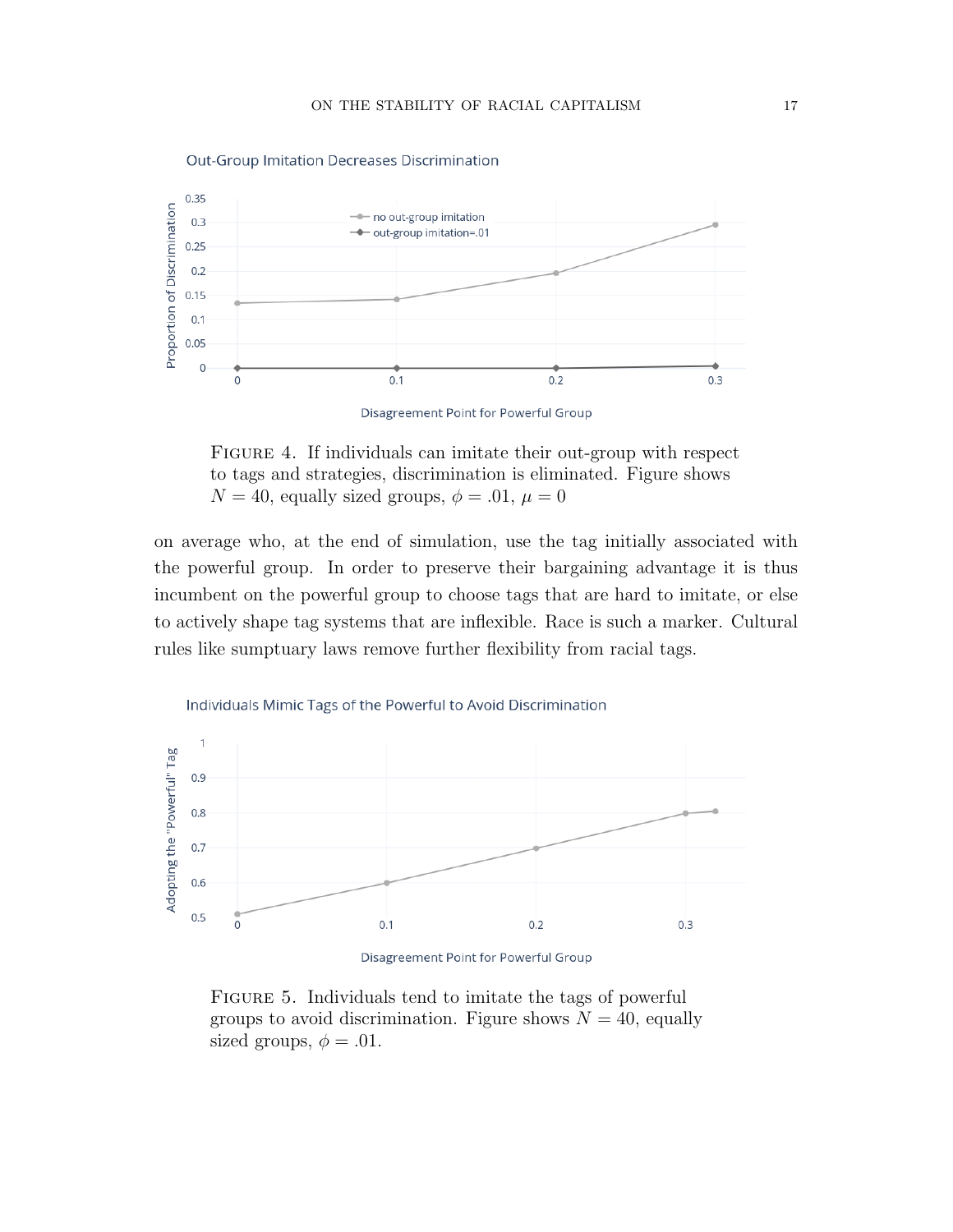We take the observations in this section to provide an explanation for why capitalist systems are racialised. Inequitable systems, like capitalism, require loci of inequity in order to emerge and stabilise. In this section we have shown that race, in particular, is especially useful to the beneficiaries of capitalist systems. This suggests that these beneficiaries should prefer to focus on tags like race for this purpose, rather than flexible alternatives. We have not provided a specific mechanism by which powerful groups actually do come to attend to tags like race, though. Given the payoff benefits of doing so, this could happen via many processes of cultural learning and evolution. We return to this point at the end of the next section.

5.2. Unreliable Tags. Some categorical systems depend on markers that are easily recognizable, as with, for instance, gender systems built on biological sex differences. While these biological differences need not entirely determine sex categorization (i.e., how the sex of an individual is perceived), they strongly constrain this process. Other markers may be less dependably identifiable. For instance, categories are sometimes built upon ethnic distinctions associated with small, or hard to detect, phenotypic differences. In this section we consider models where tags are only partly recognizable. The goal will be to compare systems where tags are easily perceived vs. those where they are not, and, again, to ask which sort of system a powerful group might prefer, and how this impacts cultural evolution.

Again, Popa et al. (2021) consider a model along these lines. They suppose that the members of each group are seen as belonging to their own group with some probabilities  $p_A$  and  $p_B$ , and as belonging to the other group with probabilities 1–  $p_A$  and  $1-p_B$ . The question is then: if tags are only partially informative of group membership, does inequality emerge? They find that inequality is much more likely for highly informative tags, than for partially informative ones. With only partially informative tags, an advantaged group can only sometimes effectively discriminate, and in other situations will miscoordinate if they try. $^{21}$ 

If we consider this from the perspective of an advantaged or powerful group, we can see that they reap the greatest benefits when they settle on a tag system that allows them to dependably identify those in the less powerful group. Otherwise, they end up making more fair agreements, and sharing payoffs.

 $\frac{21}{21}$  Bruner (2019) looks at a similar model with interacting groups evolving to play bargaining games. He is interested in whether a particular effect that disadvantages agents in a minority group will hold up when tags are only partially informative. He finds that it only does when tags still are largely dependable, i.e., identify group members more than 95% of the time.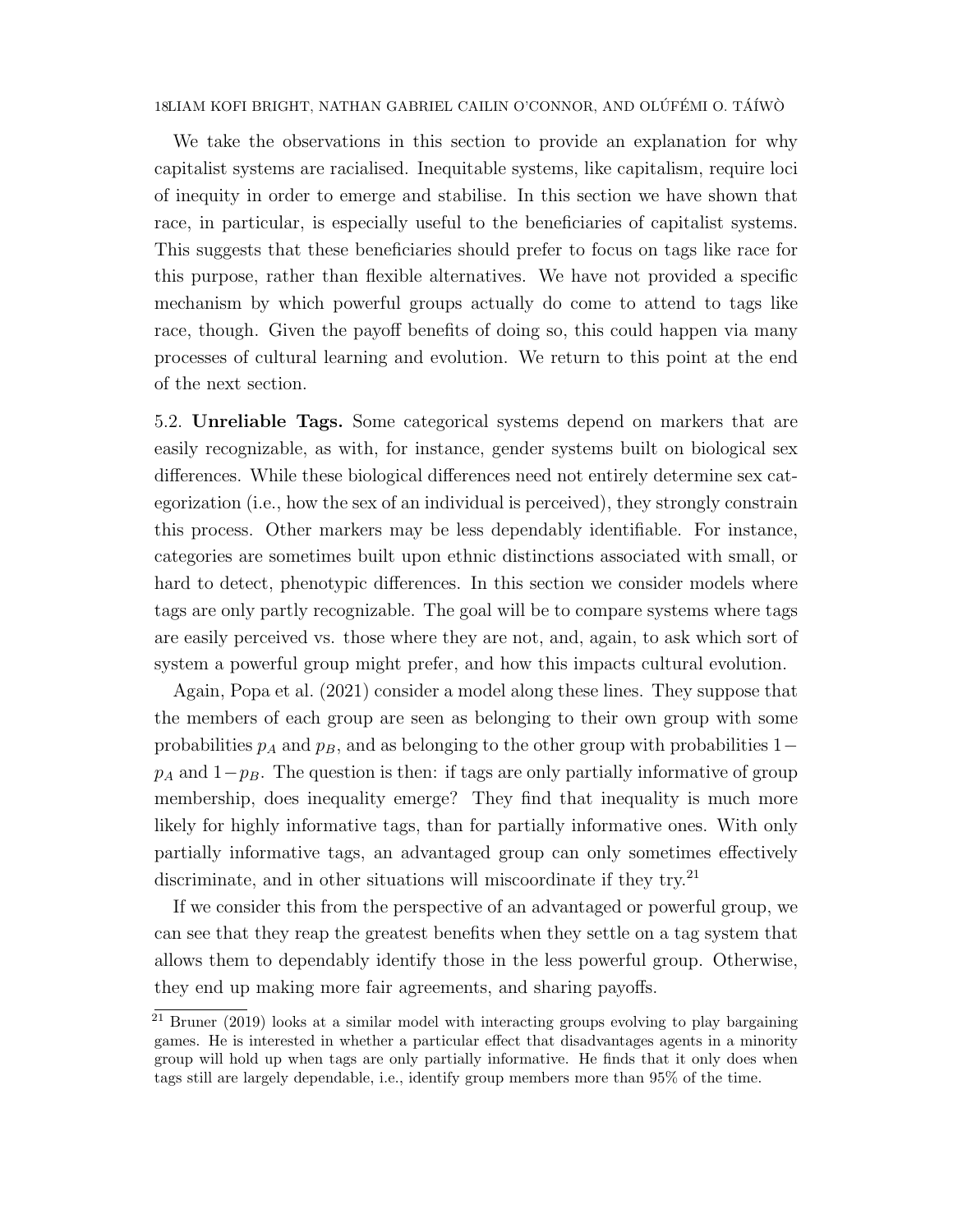For this reason, we extend this model by considering individuals who culturally evolve to attend to some tags and not others. We assume that there is a powerful group and a less powerful group and that they are engaged in bargaining interactions. We assume there are two types of tags associated with the less powerful group—these might be skin color and height for example—and that the powerful group can choose to pay attention to either of these. One tag identifies members of the less powerful group 100% percent of the time. The other is unreliable with probability  $p_t$ , and so powerful agents who attend to it sometimes mistakenly identify their interactive partner as an in-group member.

The strategy of the powerful group then involves choices of 1) what strategy to play against perceived in-group members, 2) what strategy to play against out-group members, and 4) which sort of out-group tag to attend to.

We run simulations of this model, varying both the disagreement point of the powerful group, and also  $p_t$ , or how unreliable the unreliable tag is.<sup>22</sup> We ask, across these variations, how often do members of the powerful group end up attending to these different tags? Do they learn to choose the reliable one, allowing them to successfully identify out-group members? Does doing so facilitate discrimination?

Increasing the disagreement point of the powerful group increases the emergence of discrimination, as in other models. As one tag becomes less reliable, there is no change in this level of discrimination. This is because powerful agents instead learn to attend to the reliable tag, and use this marker to ground discrimination. Figure 6 shows the percentage of powerful agents on average who pay attention to the unreliable tag at the end of simulation. As is clear from the chart, the more unreliable a tag, the less likely agents are to pay attention to it. This effect is stronger the more powerful one group is. In particular, notice that when  $p_t = 0$ , or when the second tag is always reliable, powerful agents are equally likely to pay attention to either tag. Both tags work to identify out-group members. As

 $^{22}$  All simulations were run 2k times, and for 3k timesteps to ensure they reached approximately stable end points. We included a small probability of mutation of strategies (not tags) for all simulations. This prevented groups from getting stuck at inefficient outcomes as a result of random drift. We did not allow for any tag imitation or mutation. We assumed that members of the less powerful group always attend to the reliable tag, i.e., they always correctly identify group members. Only members of the powerful group evolve their recognition strategy.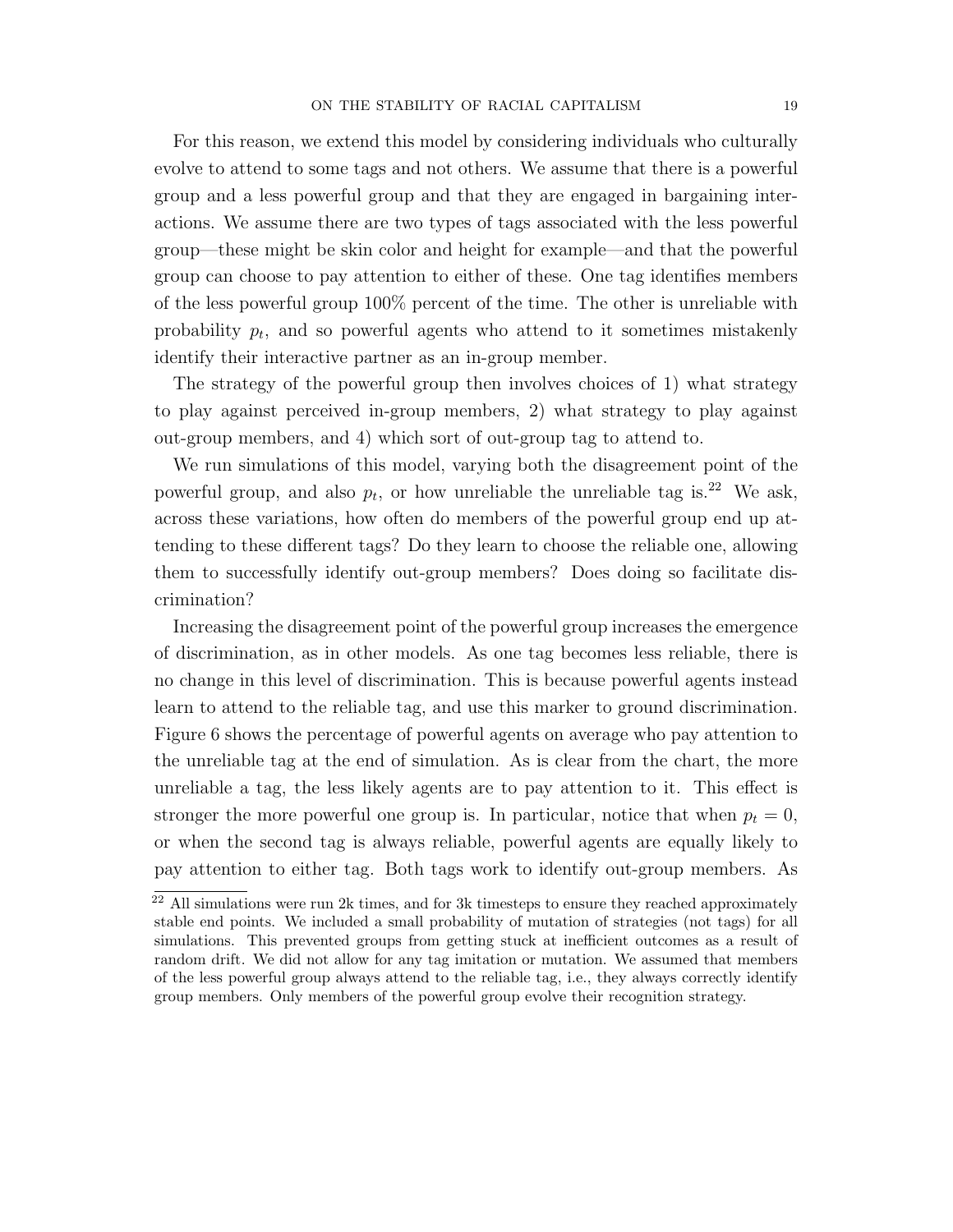one tag becomes more unreliable, the rate at which it is attended to drops and the levels off.<sup>23</sup>



FIGURE 6. If given a choice of tags to attend to, powerful groups tend to choose reliable markers of out-group identity. Figure shows  $N = 40$ , equally sized groups, mutation rate= .001.

We also considered similar models, but where powerful actors learn to either attend to a flexible tag as in the last section (one that members of the less powerful group can mutate and imitate) or an inflexible one. Again we find that powerful groups learn to prefer inflexible tags because they can better ground inequitable systems. We do not present these results for space reasons.

The take-away here is that powerful groups can learn to attend to tags like race rather than others that are harder to identify. Doing so allows these groups to better benefit from systems of bargaining. Once again, we see why a tag like race, constructed so as to render it relatively easy to identify, plays a functional role in hierarchical capitalist societies.

5.3. Inheritance. One property of many systems of discrimination involves inheritance. I.e., children inherit their social identity based on their parents' social identities. In some cases, these inheritance systems are specifically created in ways that allow powerful groups to take advantage of disempowered groups. A notable example is the "one drop rule" from the United States, where any Black ancestry

<sup>&</sup>lt;sup>23</sup> This leveling off is because there are always some simulations that end up with fair treatment between the groups. If so, it does not matter which tag is attended to because payoffs are the same.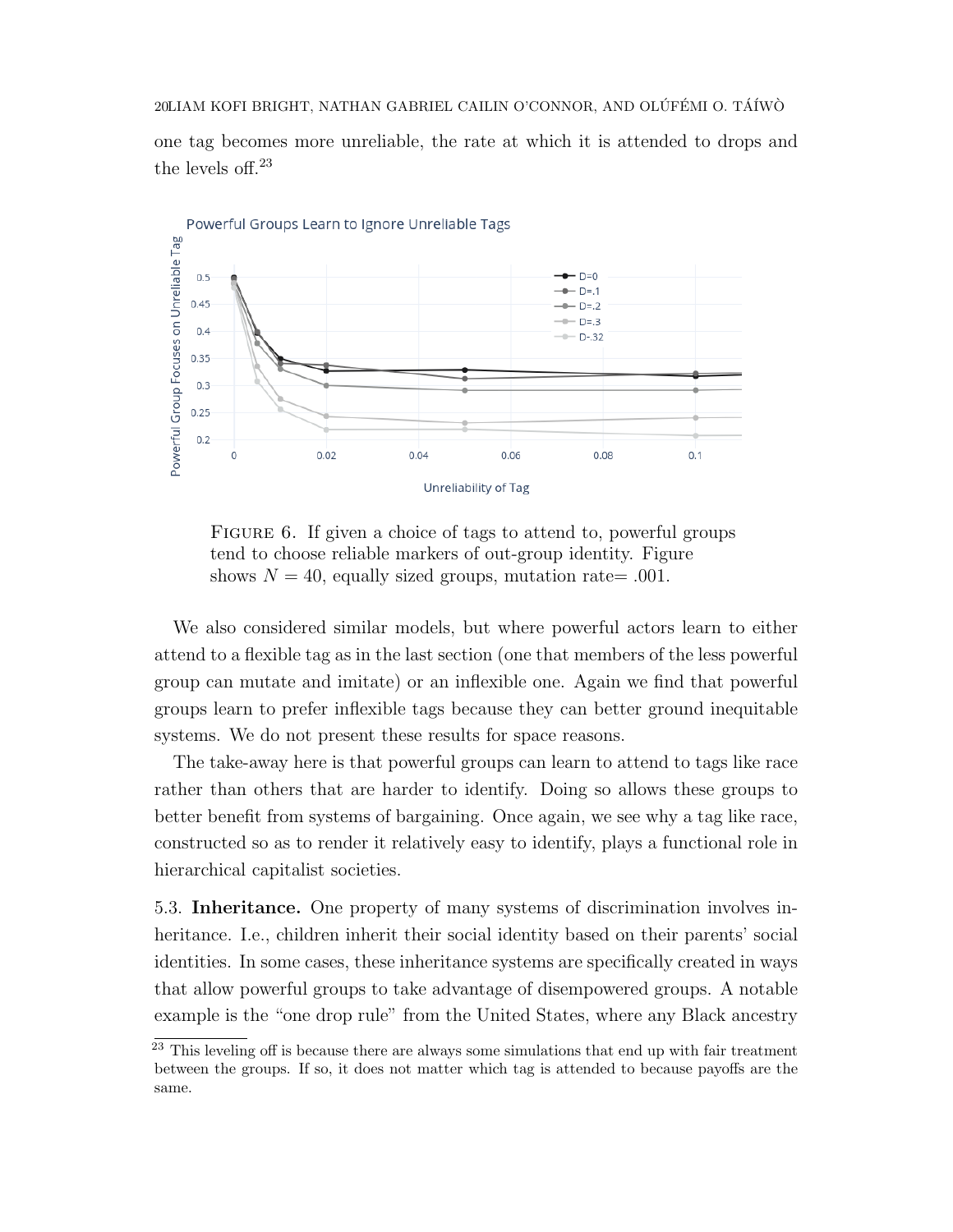was taken to confer status as a Black person. This rule was used to prevent mixed raced children of slave owners and other Whites from inheriting property or status from their white parents.

A question arises: as with inflexible markers and informative tags, are there reasons for the powerful to choose tags so that they will be inherited? Does this confer a payoff advantage? The answer is yes.

We do not build new models in discussing this point, but start by reinterpreting the models from section 5.1. In those models, agents imitate those in their groups with successful strategies. In some cases, agents were not able to change tags. In other cases they were, either through experimentation or through imitation. We might instead think of this model as tracking not imitation, but generational turnover in the population. On this reading, strategies are changing because some agents die, and new ones are born. If the new agents always adopt the tags of their in-group, we have a model where tags are strongly heritable. If new agents are sometimes able to to adopt tags from a different group, or to mutate tags, tags are less heritable and discriminatory outcomes are less viable.

We can also imagine new individuals born with tags that are potentially unreliable, as in the models from section 5.2. This is of interest in the generational interpretation, since children can have parents from different racial groups. Rules for racial categorization—the "one drop rule" but also other more intricate systems of racial classification—create situations where discrimination is stabilised. Before instigating such rules, one might not know how to categorise a mixed race person, and thus how to treat them. The rule transforms this situation to one where most tags are reliable indicators of group membership.<sup>24</sup> Again, it is a transformation that make inequitable outcomes more likely.

# 6. Discussion

Our models show how race can undergird the emergence and stability of capitalist systems. This supports central claims of racial capitalist theory. Social categories can act as asymmetries that ground oppressive systems by enabling

 $^{24}$  Our treatment here uses models that split the population into two groups (the racially advantaged and racially disadvantaged). This most closely matches a "one-drop rule" scenario. But in models with multiple groups, inequity is also stable (O'Connor et al. 2019). Future work could investigate differences between systems of racial organization, including kinds that involve three or more racial groups, which may more closely match cases where mixed-race groups form their own racial strata.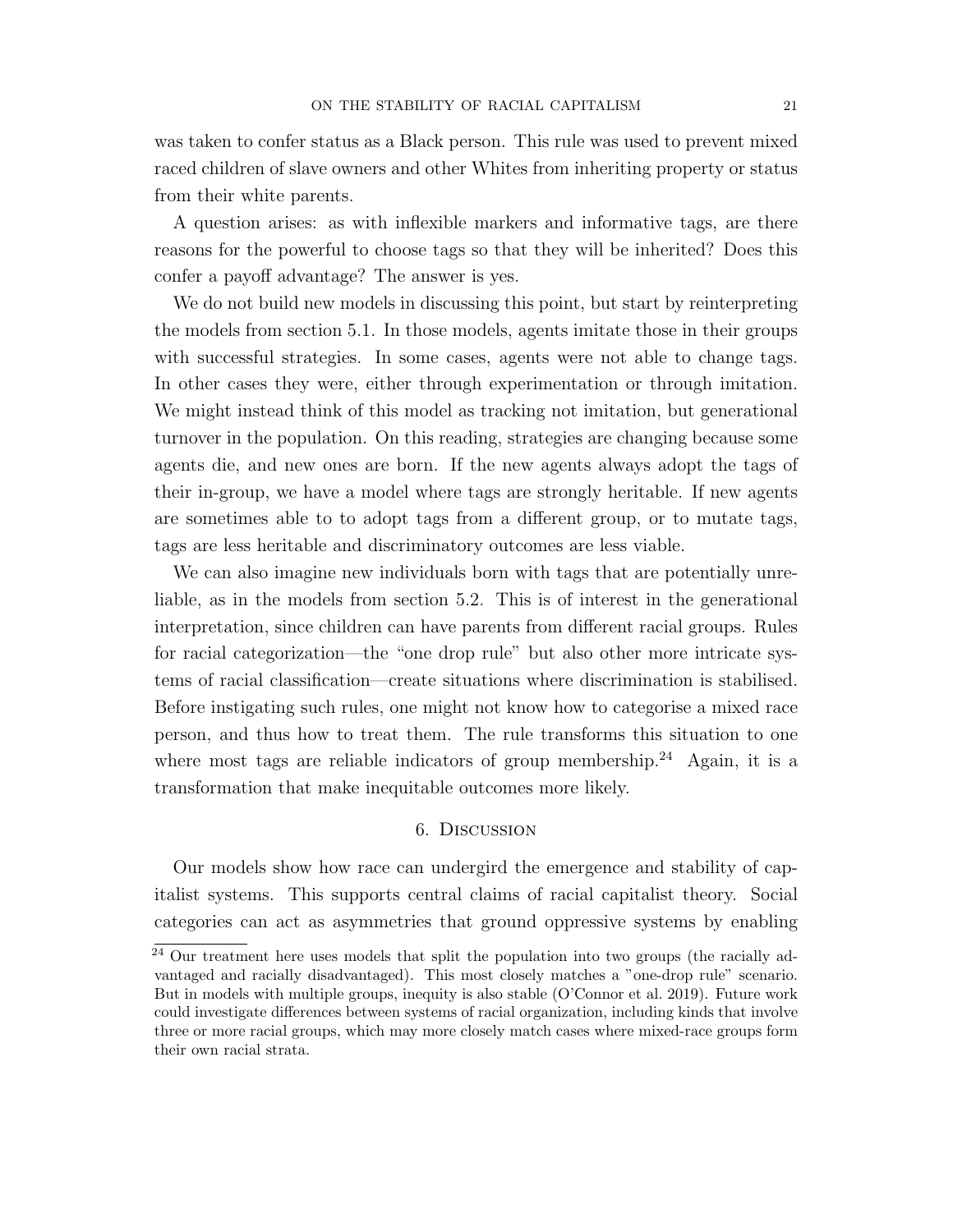coordination around inequitable distributions. These systems can emerge via cultural learning, often taking advantage of and reinforcing prior existing modes of domination (Cicerchia 2019). Once they do, they are stable because even disadvantaged individuals do best to choose behaviors that conform to the patterns of behaviour which constitute and uphold that social system. As we show at length in section 5 powerful groups have incentives to use tags like race, which are relatively inflexible, easy to identify, and heritable, to ground these systems. In addition, they can learn to do so in simple models. For these reasons, we suggest, capitalist systems have tended to use race as a locus for oppression. As discussed in section 3, this explanation is a functional one, but also one that describes causal pathways by which this sort of functional system employing race to underpin capitalism can emerge in human societies.

Broadly, our analysis suggests there could be benefits if philosophers and social scientists engage further with the considerable literature on racial capitalism. These authors have something to offer by way of further developing racial capitalist theory, as our paper demonstrates. Further, philosophers and social scientists working on inequitable economic systems, and their emergence and stability, should take into account the role of racial markers in these systems. Racial capitalist theory provides deep insights into this role.

An important avenue for further analysis concerns the central point about system stability. If racial social systems are stable because they contribute to a payoff structure that no one has immediate incentive to deviate from, this invites the question of how to change such a social system.

These models suggest that attempts to change the social structure are likely to be ineffective if they focus only on moral persuasion. Individuals in this sort of system are making the best moves available to them, even those who reproduce the conditions of their own oppression as they do so. Those benefiting from the system have every incentive to resist moral education, perhaps by developing justifications for or ideologies supporting the social order (Kinney and Bright 2021). Those oppressed by the system may not be able to afford the sacrifices necessary to change it.<sup>25</sup>

On the other hand, interventions that facilitate collective bargaining and social movements by lowering their costs may be effective. In practice this could mean,

<sup>&</sup>lt;sup>25</sup> Of course, moral norms do often successfully convince people to go against their own material interests (Bicchieri 2005). We do not mean to imply that ethical systems are unimportant here, but that moral education alone might not be enough to disrupt inequitable systems.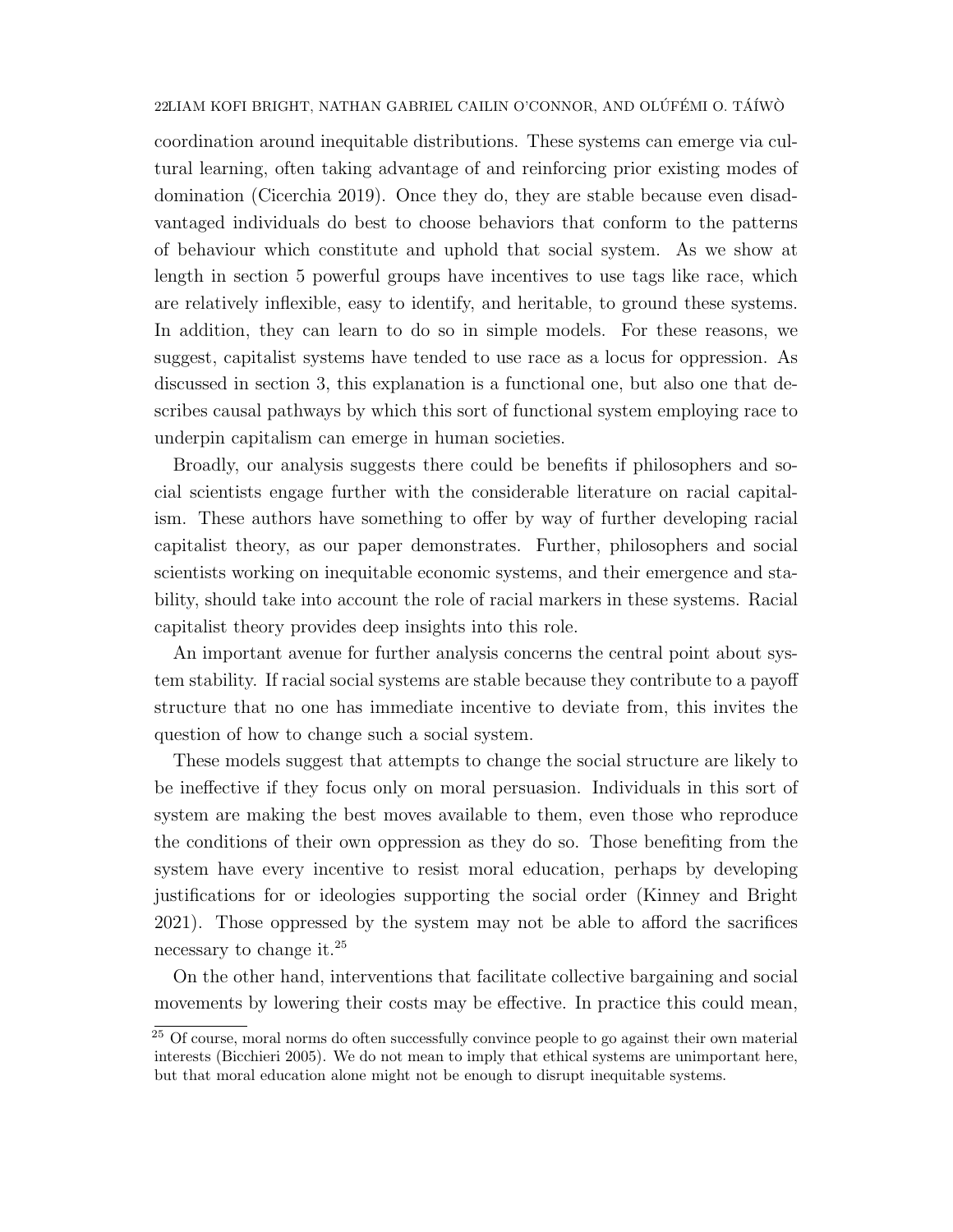for instance, creating organizations or spaces wherein members of an underclass can privately pool information and strategise (Goodin and Spiekermann 2015). Intervention that aims at changing features of the overall incentive structure, such that a critical mass of individuals face different incentives than they otherwise would, may likewise prove successful. For instance, the models indicate that power imbalances tend to lead to bargaining inequity. Then interventions that attempt to redistribute power, in the form of wealth redistribution, or the strengthening of democratic functioning, may help facilitate cultural movement towards fair norms of bargaining.

In addition, while race is a useful marker for capitalist exploitation, perhaps the flexibility inherent in a social construction may allow us to modify race itself such that it can no longer serve this purpose. The models in section 5 show how interventions that erode the reliability and heritability of racial markers can disrupt unfair systems. As is emphasised by theorists such as Mills (2000), the construct of race has sufficiently many and varied moving parts that it is conceivable that by strategically insisting upon some elements rather than others we could over time break the associations that render race heritable or a reliable marker. This sort of ameliorative social ontological project has recently gained much currency in analytic philosophy (e.g. Haslanger 2005; Dutilh-Novaes 2020), and we hope that models such as ours can help direct attention to the sort of changes that would actually disrupt race's ability to play its functional role in oppressive systems.

One further thing our models show is that there is a real risk that attempts at positive change might reproduce a similar order. Take, as a hypothetical example, an extreme form of credentialism. In such a system we sort people at a young age based on standardised test performance—and there is no widely available opportunity to go back and redo these tests once they have been carried out. The results of these tests are made easily accessible to potential employers, to societies one might wish to join, etc.

Suppose test performance is strongly correlated with what school one's parents could get one into, which is itself downstream of how well placed they are in the credentialing system. This hypothetical system could appear meritocratic. However, it functionally could play the same role race now does. One's scores are hard to change. They are easily observed by relevant decision makers. And via an inegalitarian education system they are passed down from generation to generation. Race, or at least something playing a similar functional role, would have found its way back into our mode of social organizaton.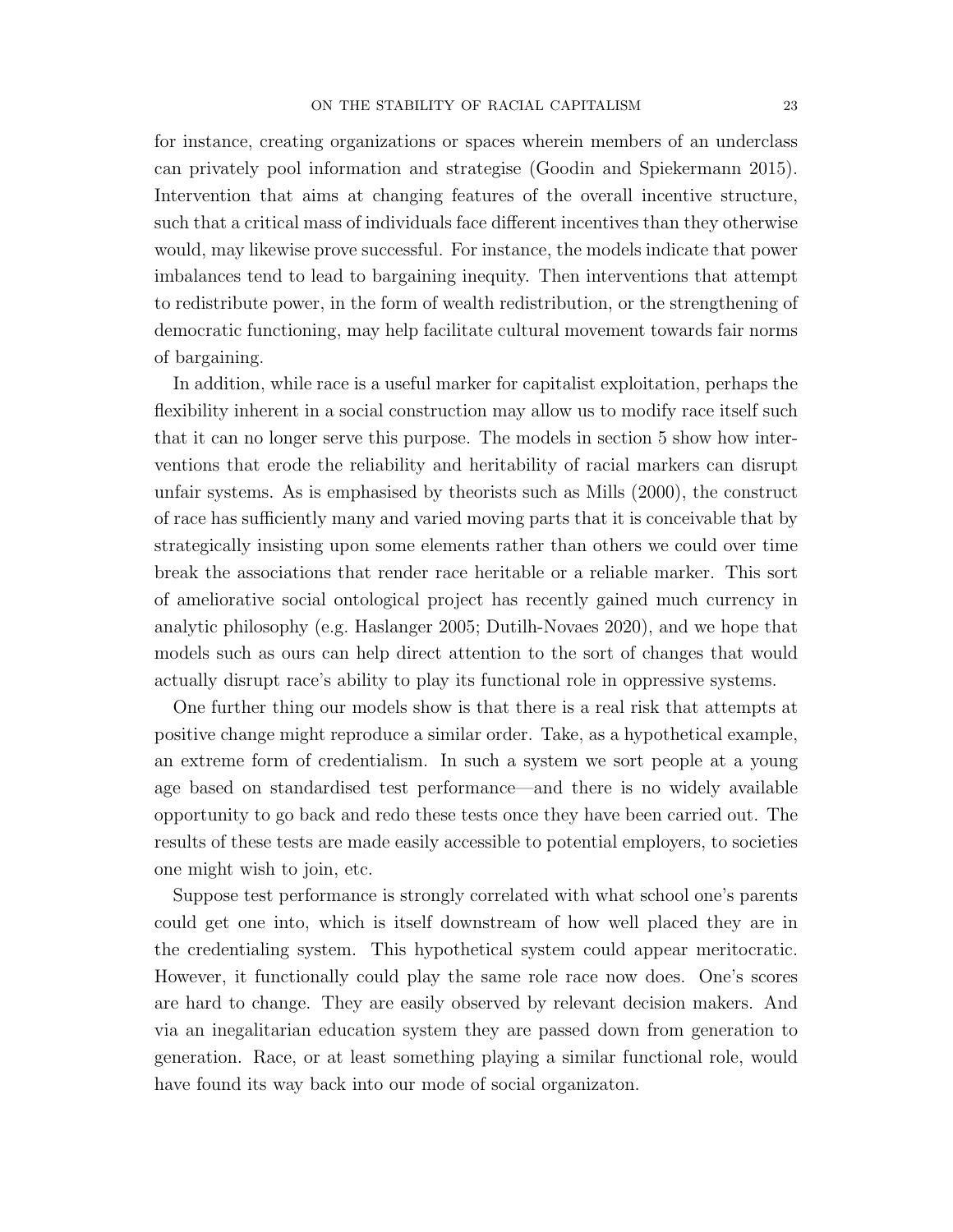This hypothetical highlights an important insight from our work. In changing the social structure one must attend to the particular features of race as a social construction which have allowed it to stabilise inequality. Otherwise one might simply reproduce its functional role in another guise. The hypothetical example was chosen for its resonance with features of contemporary social life in the U.K. and U.S.A. But there are many ways of producing systems of social markers that are hard to change, easily identifiable, and heritable. Any of these could serve as the means of upholding an inegalitarian social order.

# 7. Conclusion

Racial hierarchy can function to maintain capitalist hierarchies. That is not to say their connection is necessary or that no other way of upholding such a system could be devised. This is only to say that given features of the social construct of race, and given the distribution of power and resources capitalism in fact generates, the former complements and supports the latter.

We end with a few ideas for further work. An obvious next step from the modeling reported in this paper would be to consider more explicitly intersectional models—for instance ones where individuals have multiple identity markers. Another extension might consider gradient tagging systems and how they might relate to the fine grained colorism that many parts of the colonial Americas developed. There is much to learn here that could help us both better understand how our world came to be and the levers by which it may be changed.

# Acknowledgements

Many thanks to Travis LaCroix, Kathleen Creel, Kevin Zollman, and Mihaela Popa for early comments on this manuscript. Special thanks to Nick Makins for invaluable critical feedback on an earlier iteration of the paper's argument structure. Thanks to our reviewers for their time and helpful comments. Dedicated to the memory of Charles Mills, friend and mentor to so many of us.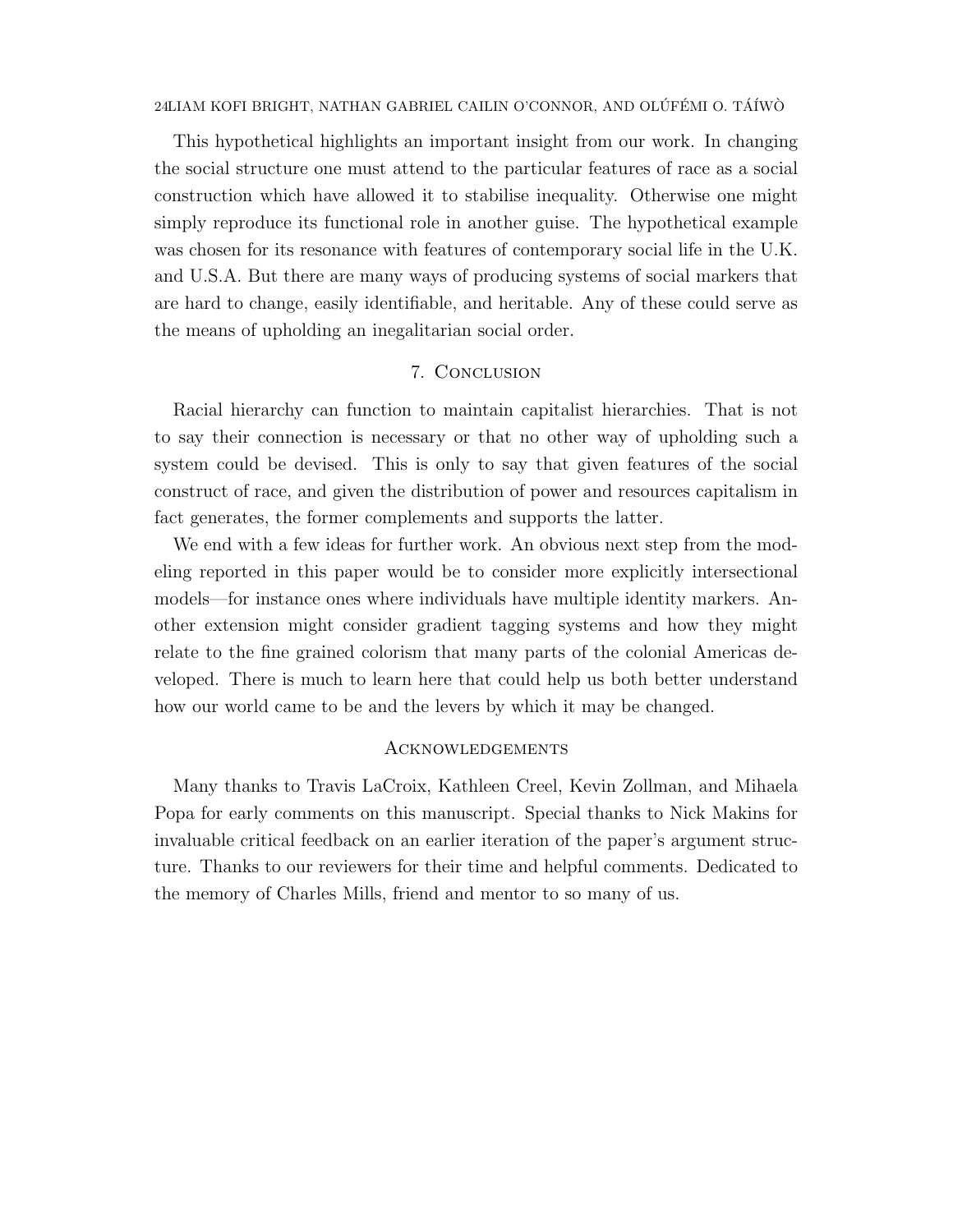#### **REFERENCES**

- Al-Bulushi, Y. (2020). Thinking racial capitalism and black radicalism from Africa: An intellectual geography of Cedric Robinson's world-system. Geoforum.
- Alexander, J. and Skyrms, B. (1999). Bargaining with neighbors: Is justice contagious? The Journal of philosophy,  $96(11):588-598$ .
- Alexander, J. M. (2007). The structural evolution of morality. Cambridge University Press.
- Appiah, K. A. (1998). Race, culture, identity: Misunderstood connections. Princeton University Press.
- Axtell, R. L., Epstein, J. M., and Young, H. P. (2001). The emergence of classes in a multiagent bargaining model. Social dynamics, 27:191–211.
- Bicchieri, C. (2005). The grammar of society: The nature and dynamics of social norms. Cambridge University Press.
- Birch, J. (2017). The philosophy of social evolution. Oxford University Press.
- Bowles, S. and Naidu, S. (2006). Persistent institutions. Working paper, (08-04).
- Bruner, J. and O'Connor, C. (2017). Power, bargaining, and collaboration. In Boyer-Kassem, T., Mayo-Wilson, C., and Weisberg, M., editors, Scientific Collaboration and Collective Knowledge. Oxford University Press.
- Bruner, J. P. (2015). Diversity, tolerance, and the social contract. Politics, Philosophy  $\mathcal B$  Economics, 14(4):429–448.
- Bruner, J. P. (2019). Minority (dis) advantage in population games. Synthese, 196(1):413–427.
- Camp, J. T., Heatherton, C., and Karuka, M. (2019). A response to Nancy Fraser. Politics/Letters, 15.
- Cicerchia, L. (2019). Structural domination in the labor market. European Journal of Political Theory, page 1474885119851094.
- Cicerchia, L. (2021). Why does class matter? Social Theory and Practice, 47(4):603–627.
- Cochran, C. and O'Connor, C. (2019). Inequality and inequity in the emergence of conventions. Politics, Philosophy & Economics, 18(3):264–281.
- Cohen, G. (1978). Karl Marx's Theory of History: a Defence. Princeton University Press.
- Cox, O. C. (2001). Caste, class and race: A study in social dynamics. Racism: Essential Readings, 7:49.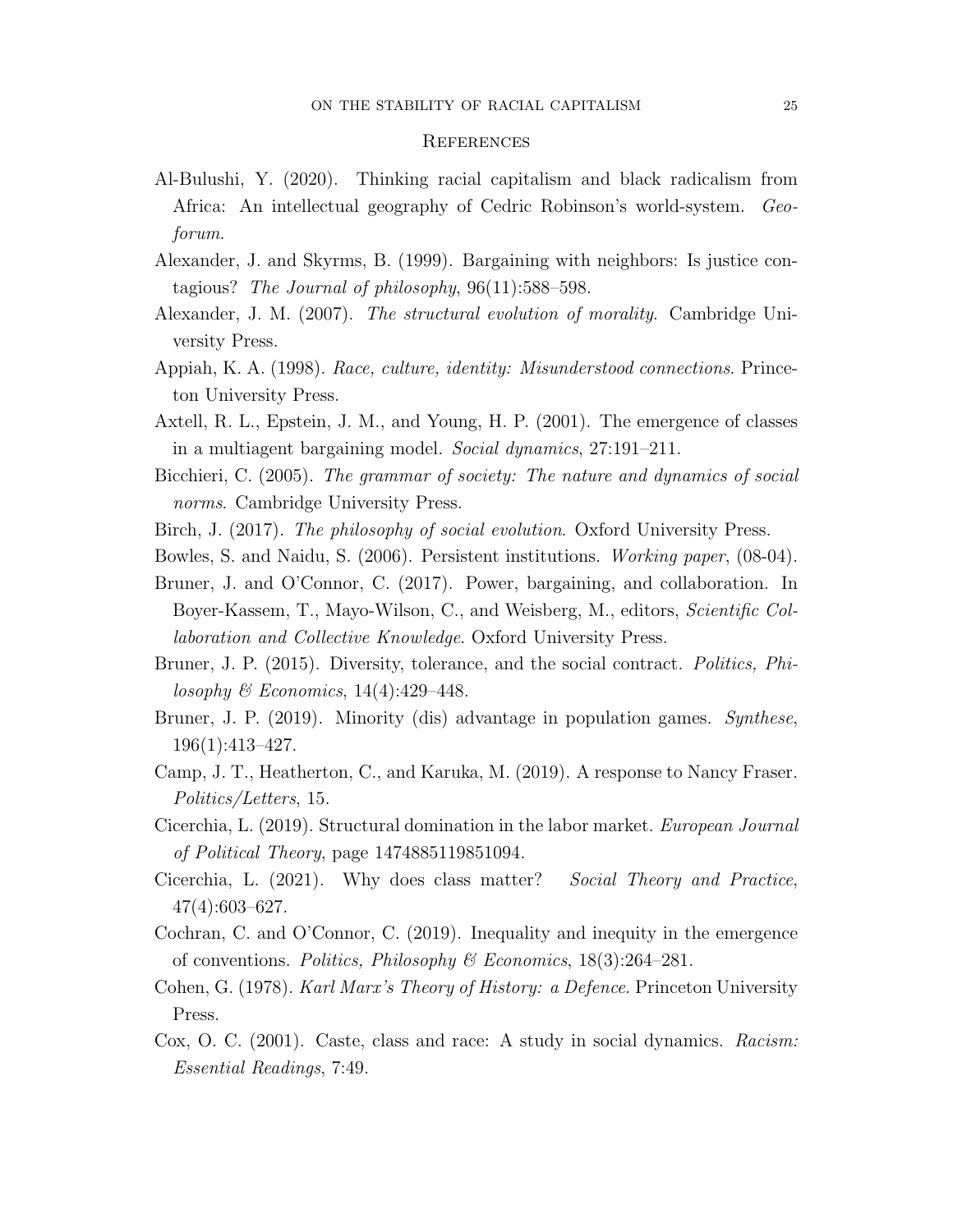- Dawson, M. (2018). Racial capitalism and democratic crisis. *Insights from the* Social Sciences.
- Du Bois, W. E. B. (1935). Black Reconstruction in America: Toward a history of the part which black folk played in the attempt to reconstruct democracy in America, 1860-1880. Routledge. republished 2017.
- Dutilh-Novaes, C. (2020). Carnapian explication and ameliorative analysis: a systematic comparison. Synthese, 197(3):1011–1034.
- Earle, R. (2003). Luxury, Clothing and Race in Colonial Spanish America, pages 219–227. Palgrave Macmillan UK, London.
- Elster, J. (1982). Marxism, functionalism, and game theory: The case for methodological individualism. Theory and Society, 11(4):453–482.
- Go, J. (2021). Three tensions in the theory of racial capitalism. Sociological Theory, 39(1):38–47.
- Goodin, R. E. and Spiekermann, K. (2015). Epistemic solidarity as a political strategy. Episteme, 12(4):439–457.
- Haslanger, S. (2005). What are we talking about? The semantics and politics of social kinds. Hypatia,  $20(4):10-26$ .
- Hoffmann, R. (2006). The cognitive origins of social stratification. Computational Economics, 28(3):233–249.
- Hudson, P. J. (2018). Racial capitalism and the dark proletariat. Boston Review, 20.
- Izquierdo, L. R., Izquierdo, S. S., and Sandholm, W. H. (2019). An introduction to abed: Agent-based simulation of evolutionary game dynamics. Games and Economic Behavior, 118:434–462.
- Jackson, W. A. (2002). Functional explanation in economics: a qualified defence. Journal of Economic Methodology, 9(2):169–189.
- Kelley, R. D. (2017). What did Cedric Robinson mean by racial capitalism? Boston Review, 12.
- Kincaid, H. (2007). Functional explanation and evolutionary social science. In Turner, S. P. and Risjord, M. W., editors, Philosophy of Anthropology and Sociology: a volume in the Handbook of the Philosophy of Science, chapter 5, pages 213–247. North-Holland, Oxford.
- Kinney, D. and Bright, L. K. (2021). Risk aversion and elite-group ignorance. Philosophy and Phenomenological Research.
- LaCroix, T. and O'Connor, C. (2020). Power by association. *Ergo.*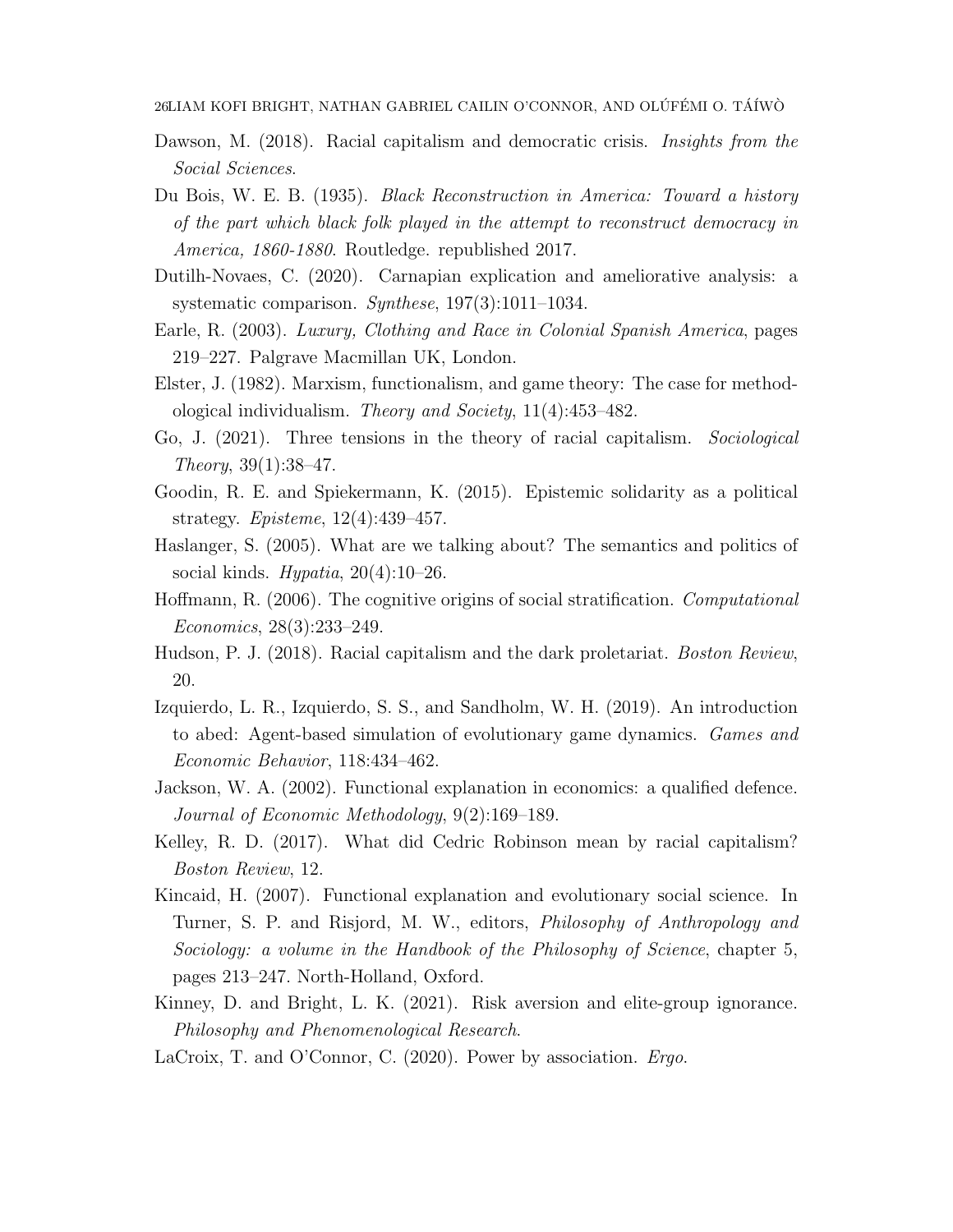- Lewens, T. (2015). Cultural evolution: conceptual challenges. Oxford University Press.
- Manser, M. and Brown, M. (1980). Marriage and household decision-making: A bargaining analysis. International economic review, pages 31–44.
- McElroy, M. B. and Horney, M. J. (1981). Nash-bargained household decisions: Toward a generalization of the theory of demand. International economic review, pages 333–349.
- Mills, C. W. (2000). 'But what are you really?' The metaphysics of race. In Race, Class, and Community Identity: Radical Philosophy Today, pages 23–51. Humanity Books.
- Mills, C. W. (2014). The racial contract. Cornell University Press.
- Nash, J. (1951). Non-cooperative games. Annals of mathematics, pages 286–295.
- Nash, J. F. (1950). The bargaining problem. Econometrica: Journal of the econometric society, pages 155–162.
- O'Connor, C. (2019). The origins of unfairness: Social categories and cultural evolution. Oxford University Press, USA.
- O'Connor, C., Bright, L. K., and Bruner, J. P. (2019). The emergence of intersectional disadvantage. Social Epistemology, 33(1):23–41.
- Pastore, C. (2002). Consumer choices and colonial identity in Saint-Domingue. French Colonial History, 2(1):77–92.
- Pettit, P. (1998). Functional explanation and virtual selection. The British journal for the Philosophy of Science, 47(2):291–302.
- Popa, M., Muhlenbernd, R., and Wyatt, J. L. (2021). Fairness and signaling in bargaining games.
- Poza, D. J., Villafáñez, F. A., Pajares, J., López-Paredes, A., and Hernández, C. (2011). New insights on the emergence of classes model. Discrete Dynamics in Nature and Society, 2011.
- Robinson, C. J. (2020). Black Marxism, Revised and Updated Third Edition: The Making of the Black Radical Tradition. UNC Press Books.
- Rubin, H. and O'Connor, C. (2018). Discrimination and collaboration in science. Philosophy of Science, 85(3):380–402.
- Schachter, A., Flores, R. D., and Maghbouleh, N. (2021). Ancestry, color, or culture? How whites racially classify others in the US. American Journal of Sociology, 126(6):1220–1263.
- Schlag, K. H. (1998). Why imitate, and if so, how?: A boundedly rational approach to multi-armed bandits. Journal of economic theory, 78(1):130–156.